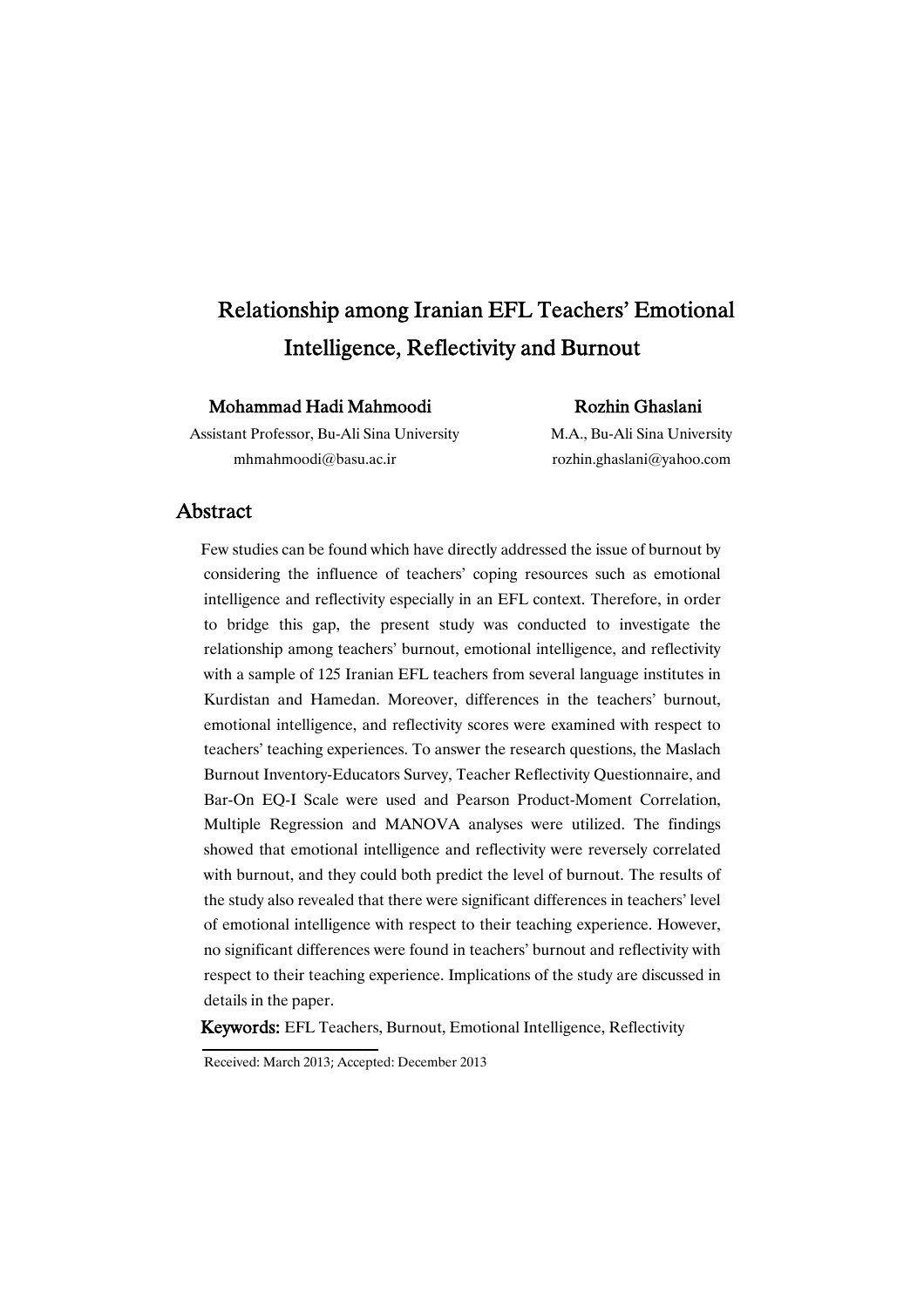### 1. Introduction

The most important factor in improving education is enhancing the efficiency of teachers (Wright, Hom & Sanders, 1997). Although the significant role of English teachers has been acknowledged in EFL contexts, they have not received sufficient attention (Brown, 2001). Akbari and Tavassoli (2011) believe that one of the best ways to take EFL teachers into account is to do more studies on teachers' characteristics and different challenges associated with their work.

According to Borg (1990), about as many as a third of the teachers investigated through different studies around the world reported that they consider teaching as a stressful job and this has become a global concern. A great deal of chronic stress might lead to burnout which was defined by Maslach and Jackson (1981) as a "syndrome of emotional exhaustion and cynicism that occurs frequently among individuals who do 'people-work' of some kind" (p. 99). The term burnout was first introduced by Freudenberger (1974) as a state of frustration caused by dedication to a job, way of life, cause, or relationship that cannot create the expected reward. He believed that those persons whose first occupational role is to help others over a long period of time, whether they are involved psychologically, socially or physically, are prone to experiencing feelings of stress, frustration, overload and hopelessness over time.

Maslach (1982) considered burnout as "a syndrome of emotional exhaustion, depersonalization, and reduced personal accomplishment" (p. 3). He believed that emotional exhaustion refers to being emotionally overextended when one feels that he has been depleted of emotional resources to interact with others. Depersonalization occurs when one develops negative attitudes toward his job, performance and others (e.g., clients, coworkers, etc.)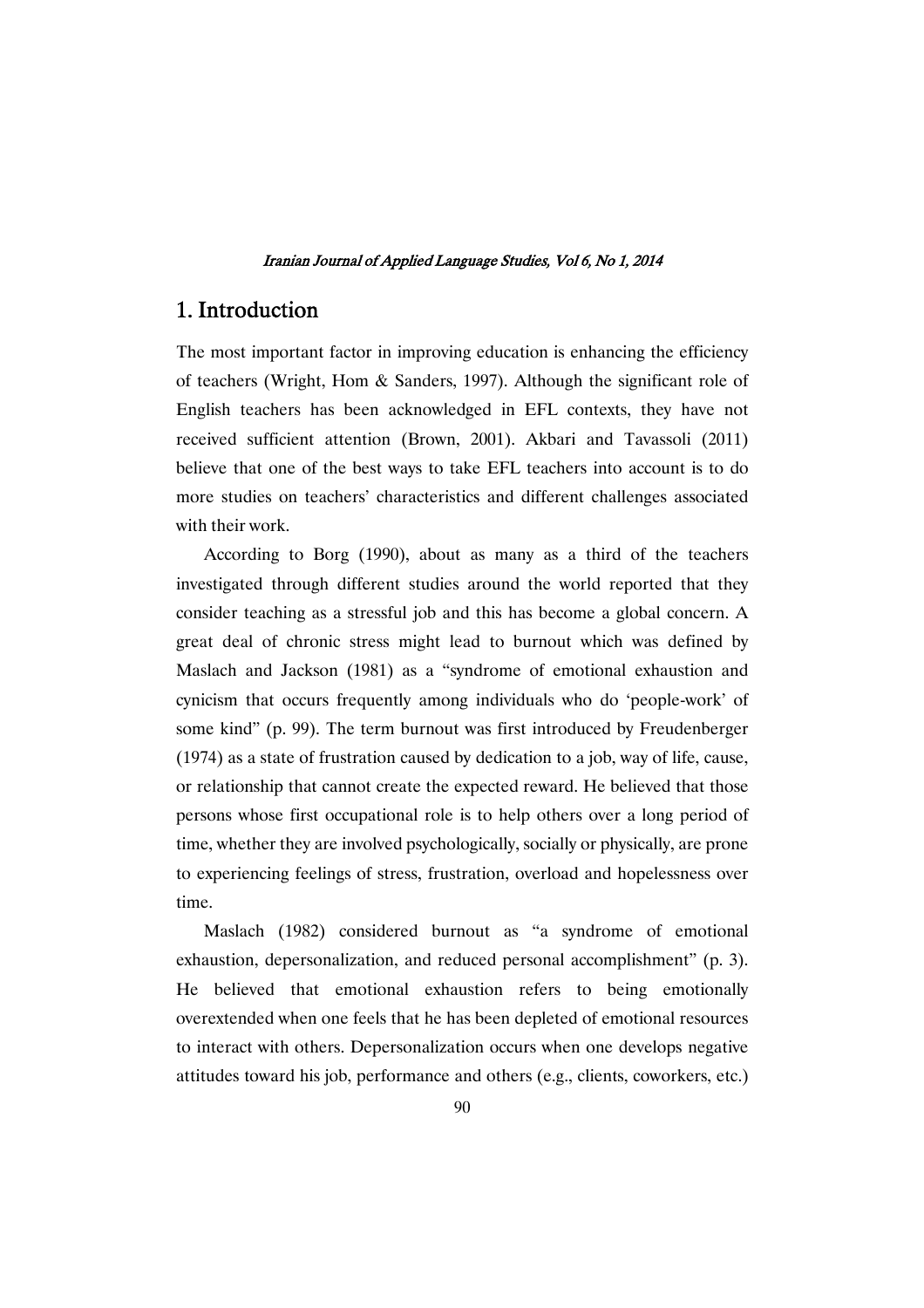in the working environment, and reduced personal accomplishment happens when people judge their work unsatisfactorily and evaluate themselves negatively with regard to their efficacy and their achievements.

Burnout occurs as a result of long-term occupational stress, especially among human service workers, including teachers (Jennett, Harris & Mesibov, 2003). Different studies have indicated that teachers experience high levels of stress and burnout (Reglin & Reitzammer, 2008) and half of them leave the profession within their first five years of teaching (Ingersoll & Smith, 2003). Different factors such as lack of support, lack of participation in decisionmaking, large classes, behavioral problems of students, fear of violence, challenging relationships with colleagues, administrators, or managers and criticisms on the part of the parents are related to burnout among teachers (Milstein & Farkas, 1988).

Burnout might have serious negative influences on teachers. It is an important factor that hinders teachers' efficiency, effectiveness and their job involvement (Azeem, 2010). It negatively affects the quality of teaching and consequently, the performance of students (Vandenberghe & Huberman, 1999). In addition, teachers' burnout leads to job dissatisfaction, work alienation, apathy, absenteeism, and finally leaving the profession (Jenkins & Calhoun, 1991). One of the factors which seem to be directly related to burnout among teachers is emotional intelligence. In order to fight against harmful consequences of burnout, "teachers are to be equipped with the means to fight against the so-called stressors, and a major asset for teachers seeking to cope with stress is said to be enjoying high level of emotional intelligence" (Alavinia & Ahmadzadeh, 2012, p. 38).

The term *emotional quotient* (EO) was first introduced by Bar-On (1988) as a set of social and emotional abilities that help a person to understand and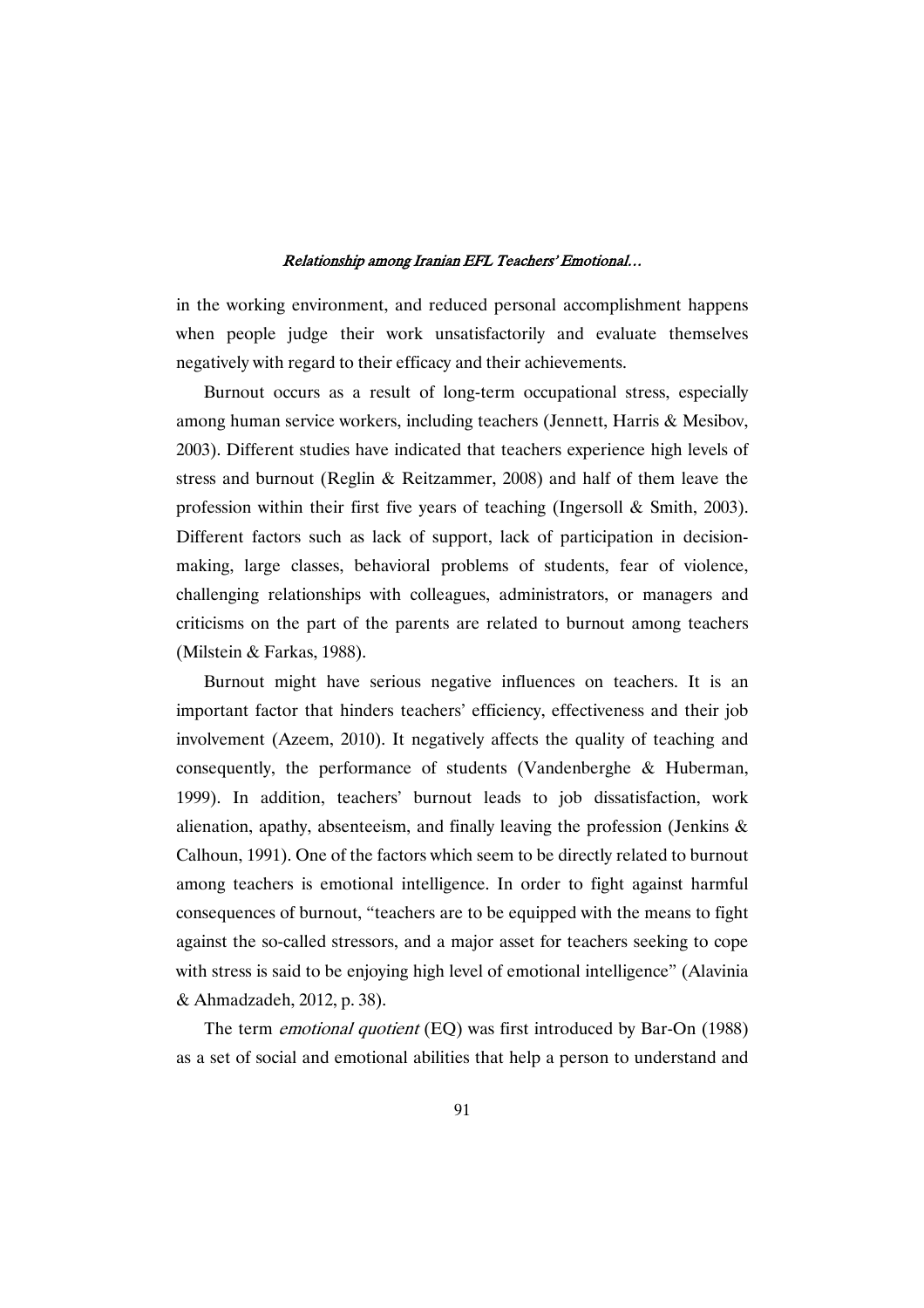express oneself, to have relationship with others effectively and to deal with the problems, challenges and demands of daily life. Bar-On (2002) described emotional intelligence as "an array of noncognitive capabilities, competencies, and skills that influence one's ability to succeed in coping with environmental demands and pressures" (p. 14). Bar-On's model of emotional intelligence involves five major competencies as "intrapersonal, interpersonal, adaptability, stress management, and general mood" (Bar-On, 2006, p. 4) which help people to deal with environmental demands and pressures. The ability to cope with emotions in the workplace helps people to control their occupational stress (Oginska-Bulik, 2005). According to Kermenitzer (2005), in order to have successful teaching, teachers should be able to regulate and manage emotions within the classroom. Jennings and Greenberg (2008) also mention that, by increasing emotional skills, teachers and students' motivation toward teaching and learning can be developed and an effective and positive educational environment for both of them can be provided.

Alavinia and Ahmadzadeh (2012) investigated the relationship between burnout and emotional intelligence with a sample of 75 Iranian high school EFL teachers. The findings of their study indicated that emotional intelligence was reversely correlated with burnout. In another study, Vaezi and Fallah (2011) examined a sample of 104 Iranian EFL teachers from 5 language institutes and concluded that there was a significant negative relationship between emotional intelligence and burnout. Moreover, a study conducted by Pishghadam and Sahebjam (2012) on 147 Iranian EFL teachers of some English language schools, revealed a significant relationship among personality types and emotional intelligence and the three dimensions of burnout. Furthermore, Bracket, Palomera, Mojsa-Kaja, Reyes, and Salovey (2010) examined the relationship among emotion regulation ability, burnout and job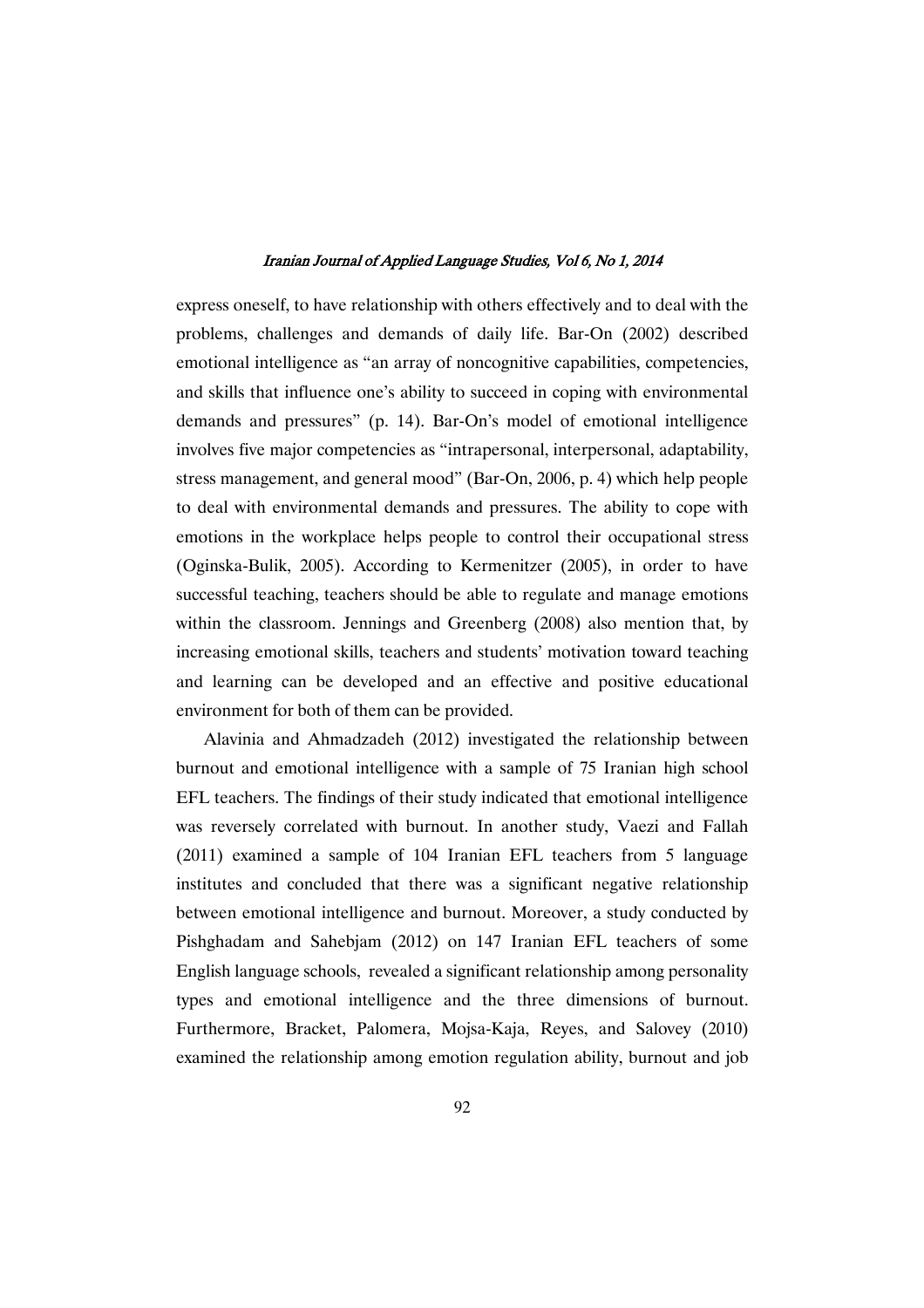satisfaction among 123 teachers across three British secondary schools. The findings of their study revealed a statistically significant correlation between emotion regulation ability and the personal accomplishment component of burnout.

Another factor which seems to be related to teacher burnout is reflectivity. Most of the studies conducted on reflective teaching have indicated that the roots of the term reflection can be traced back to Dewey and his influential book 'How we think: <sup>a</sup> re-statement of the relation of reflective thinking to the educational process' (Rodgers, 2002). Dewey (1933) defined reflection as an action based on "the active, persistent, and careful consideration of any belief or supposed form of knowledge in the light of the grounds that support it" (p. 9, cited in Jay & Johnson, 2002, p. 74). In fact, reflective practice arose from the need to prevent burnout in the teaching profession because burned-out practitioners see teaching as a repetitive and routine job and consequently they ignore important occasions to reflect on their teaching practices and make efficient changes to them (Farrel, 2003). Pacheco (2005) asserted that "through reflection ESL/EFL professionals can react, examine, and evaluate their teaching to make decisions on necessary changes to improve attitudes, beliefs, and teaching practices" (p. 2). Reflection helps teachers to build their daily experiences and increase their awareness about teaching in dealing with problems by acting critically and intentionally, by enabling their deep understanding and by changing the situation positively (Farrell, 2003). According to Akbari (2007), reflection can increase teachers' job satisfaction, improve teachers' interpersonal relationship with their colleagues and students, and boost teachers' sense of self-efficacy.

Javadi and Khatib (2014) investigated relationship between teachers' reflectivity and burnout among 170 Iranian EFL teachers. Their findings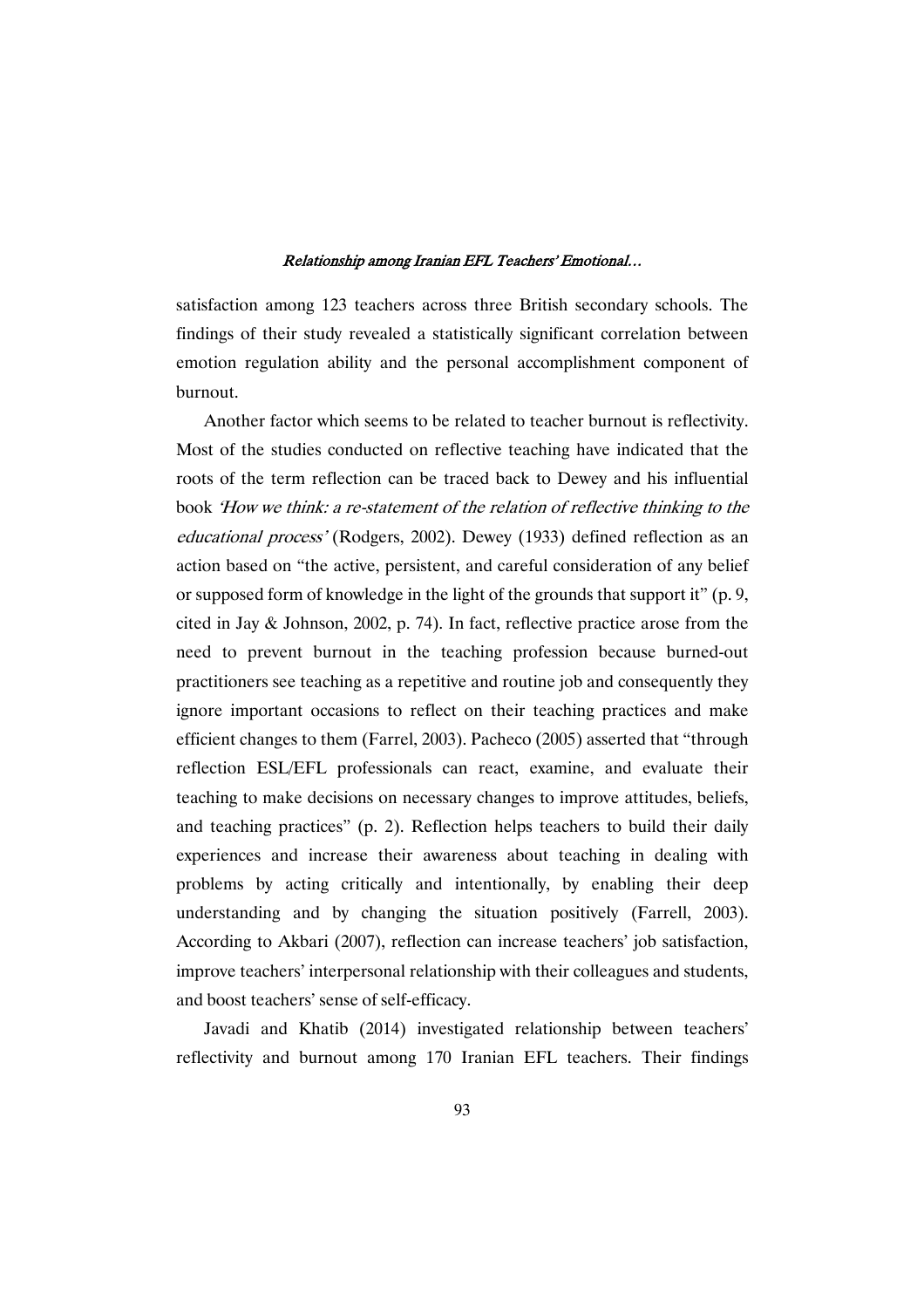revealed that teachers' reflection was significantly and inversely related to their feeling of burnout. Moreover, different studies have been conducted to investigate the role of demographic variables on teachers' burnout and emotional intelligence. In a study conducted by Fisher (2011) on 400 secondary teachers it was revealed that burnout level of teachers was different between novice and experienced teachers. He found that novice teachers had higher levels of burnout. Devi (2011) also found significant differences among teachers regarding their levels of burnout based on their age, teaching experience, and type of school. Moreover, no significant differences were found based on gender and marital status in terms of their burnout and emotional intelligence.

### 2. Purpose of the Study

Awareness of the importance of some teacher-related factors such as emotional intelligence (EI), reflectivity, and burnout can help EFL teachers, especially novice and less experienced ones, to become aware of their own stress levels in order to overcome chronic stress and to prevent burnout. It seems that few studies have been done to investigate these teacher characteristics and their effectiveness in educational contexts. Therefore, this study was carried out to fill this gap and to examine the relationship among three teacher-related variables, i.e. emotional intelligence, reflectivity, and burnout, in an Iranian EFL context, and to explore possible differences among these three variables with respect to their teaching experience. To this end, the following research questions were addressed in the present study:

1. Is there any significant relationship between Iranian EFL teachers' emotional intelligence and burnout?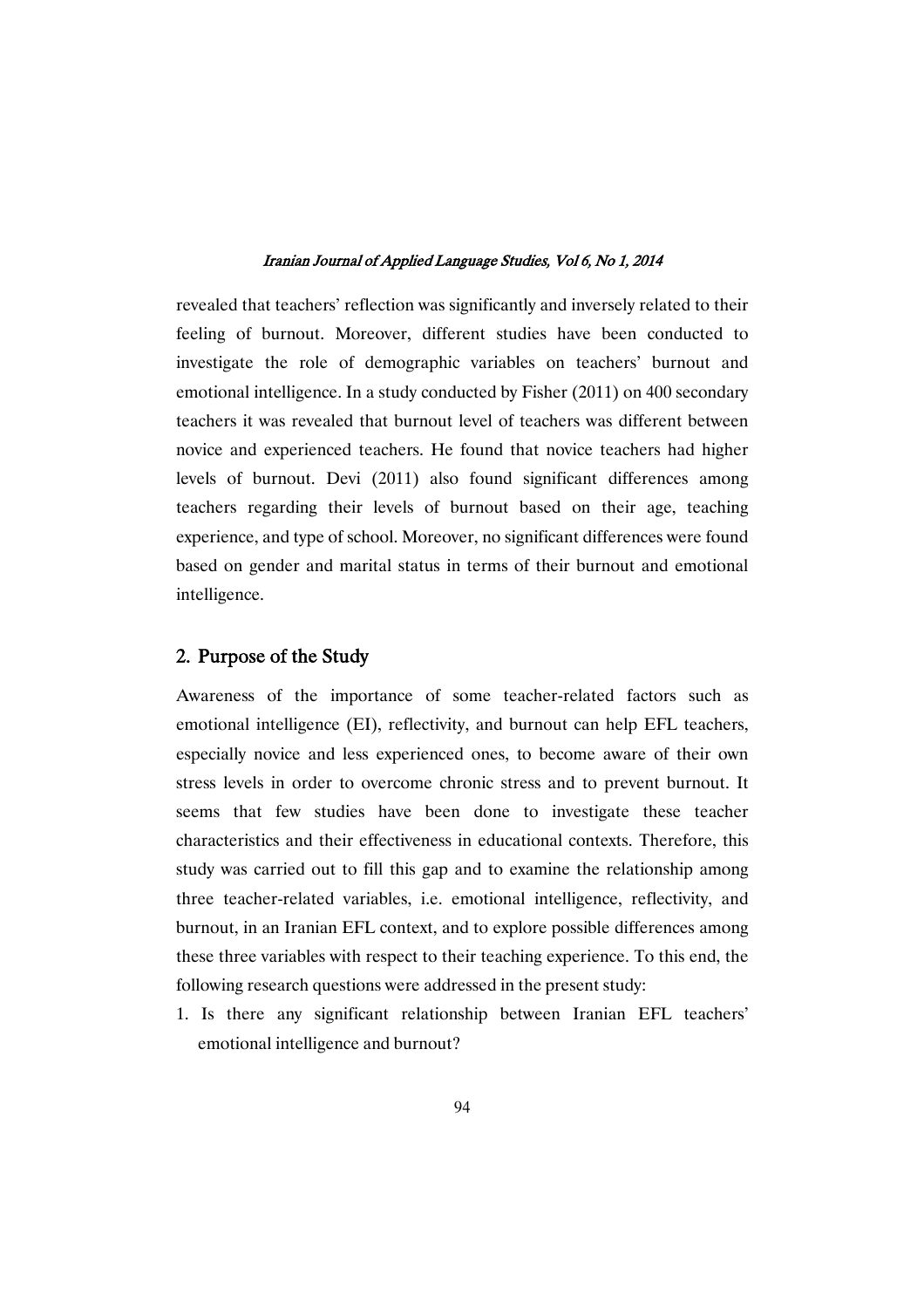- 2. Is there any significant relationship between Iranian EFL teachers' reflectivity and burnout?
- 3. Do reflectivity and emotional intelligence predict the degree of burnout among Iranian EFL teachers significantly?
- 4. Is there any significant difference among Iranian EFL teachers' emotional intelligence, reflectivity, and burnout with respect to their teaching experience?

## 3. Methodology

### 3.1.Participants

The participants of this study were 125 EFL teachers (male and female) aged between 20 and 47 with a range of between 1 and 24 years of teaching experience. The participants were classified into three groups based on their years of teaching experience, with teaching experiences of 1-8, 9-16 and

17-24 years. The participants were selected from 7 language institutes in Kurdistan and Hamedan, Iran. The institutes were selected randomly based on cluster sampling procedure.

### 3.2.Instruments

To answer the questions of this study, the following instruments were used:

### i. Maslach Burnout Inventory-Educator's Survey (MBI-ES)

In order to measure the participants' burnout, Maslach Burnout Inventory-Educators' Survey (MBI-ES) was used. This questionnaire is a 22-item selfreport instrument including three components of Emotional Exhaustion (EE), Depersonalization (DP), and Personal Accomplishment (PA). This questionnaire is a Likert scale with 7 point response ranging from never (0) to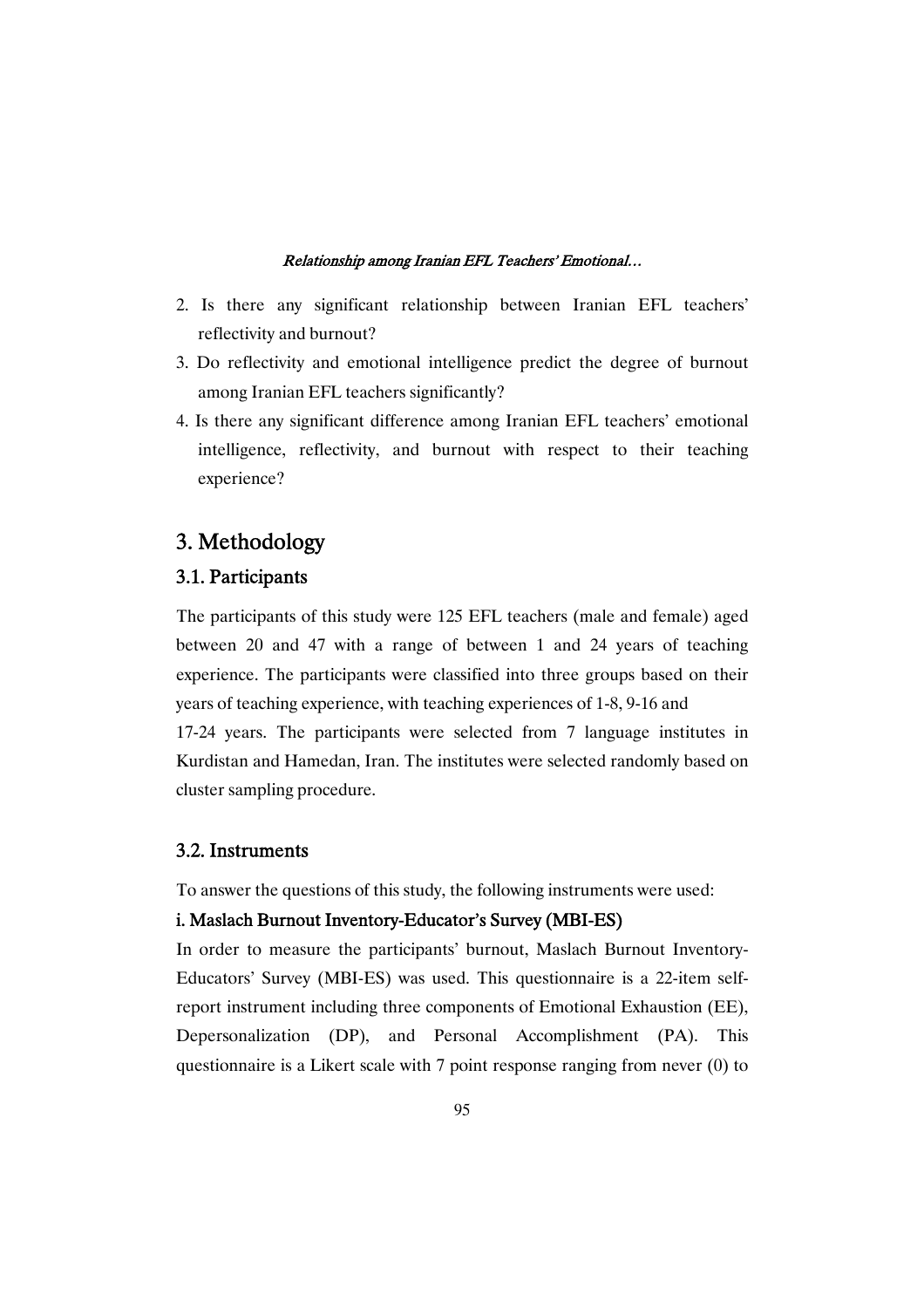every day (6). High scores on the EE and DP subscales and low scores on the PA subscale are characteristics of burnout. Validity and reliability of the MBI-ES has been examined in different studies (for example Akbari & Tavassoli, 2011; Alavinia & Ahmadzadeh, 2012; Gold, 1984; Iwanicki & Schwab, 1981; Pishghadam & Sahebjam, 2012) and it has been proven that it enjoys high level of reliability and validity.

### ii. Teacher Reflectivity Questionnaire

The teacher reflectivity questionnaire developed by Akbari, Behzadpoor and Dadvand (2010), was used in this study. It consists of 29 items in a 5-point Likert format ranging from  $1$ =never to  $5$ =always. It includes the underlying factors of the teacher reflectivity, i.e., Affective, Cognitive, Metacognitive, Practical, and Critical dimensions. This questionnaire is of high reliability and validity for measuring teacher reflectivity (Akbari et al., 2010).

### iii. Bar-On's Emotional Intelligence Inventory (EQ-i)

Bar-On's emotional intelligence inventory (EQ-i) includes 5 factors and 15 components. This questionnaire is in a Likert scale with 5-point responses ranging from strongly disagree to strongly agree. The original version of this questionnaire included 133 items. Later Bar-On (1997) revised the questionnaire and reduced its size to 117 questions. Through later attempts, Samouei (2003) translated and piloted the test for reliability and validity in Iran. After removing items irrelevant to the Iranian context, the number of items in the final version equaled 90 items. It was also proven by Samouei (2003) that the translated version enjoyed high reliability (Cronbach's alpha=0.93) and validity.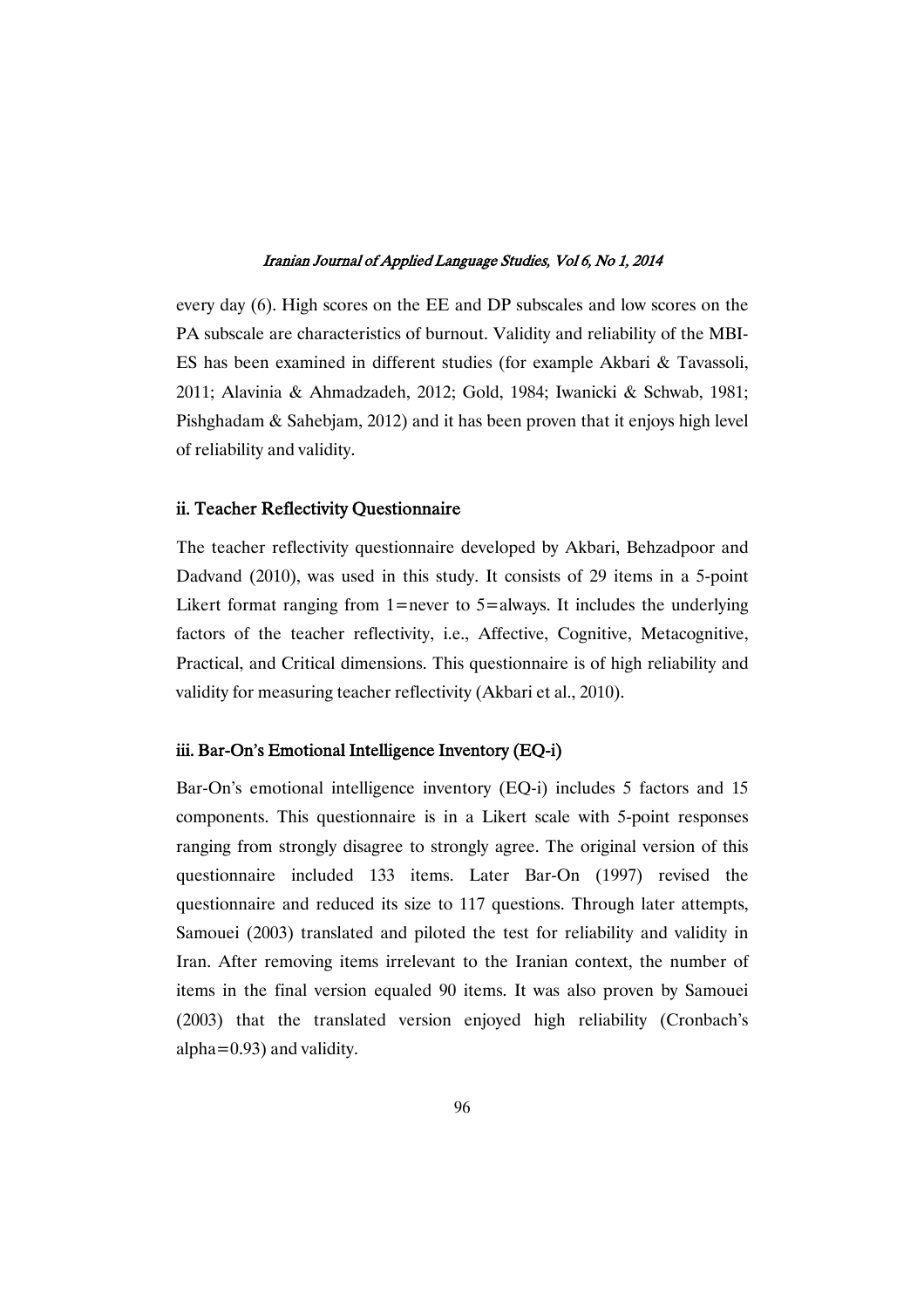### 3.3.Procedure

Since all the three questionnaires had been validated in earlier studies, they were not piloted in this study for their validity. First the reliability of each instrument was calculated using Cronbach's Alpha. Next, in the main study, the 125 participants took the questionnaires home, filled them out, and gave them back to the researcher within a week. To receive reliable data, the researcher assured the participants that their information would be kept confidential.

### 4. ResultsandDiscussion

In order to examine the first research question, a Pearson Product Moment Correlation between the participants' scores on Burnout and Emotional Intelligence was run.

|                        |                     | <b>Burnout</b> | EO |
|------------------------|---------------------|----------------|----|
| <b>Burnout</b>         | Pearson Correlation |                |    |
| emotional intelligence | Pearson Correlation | $-.36$         |    |

Table 1. Correlations between Burnout and Emotional Intelligence

\*\*. Correlation is significant at the 0.01 level (2-tailed).

As Table 1 indicates there was a significant negative correlation between burnout and emotional intelligence ( $r = -0.36$ ,  $p < 0.01$ ). Therefore, the first null hypothesis, indicating that there was no statistically significant relationship between burnout and emotional intelligence among Iranian EFL teachers was rejected.

This finding is in accordance with previous theoretical studies on the role of emotional intelligence in burnout. It is also consistent with the findings of some empirical studies such as Mendes (2003), Ricca and Donna (2003), Chan (2006), Momenian (2009), Platsidou (2010), Akbari and Momenian (2011),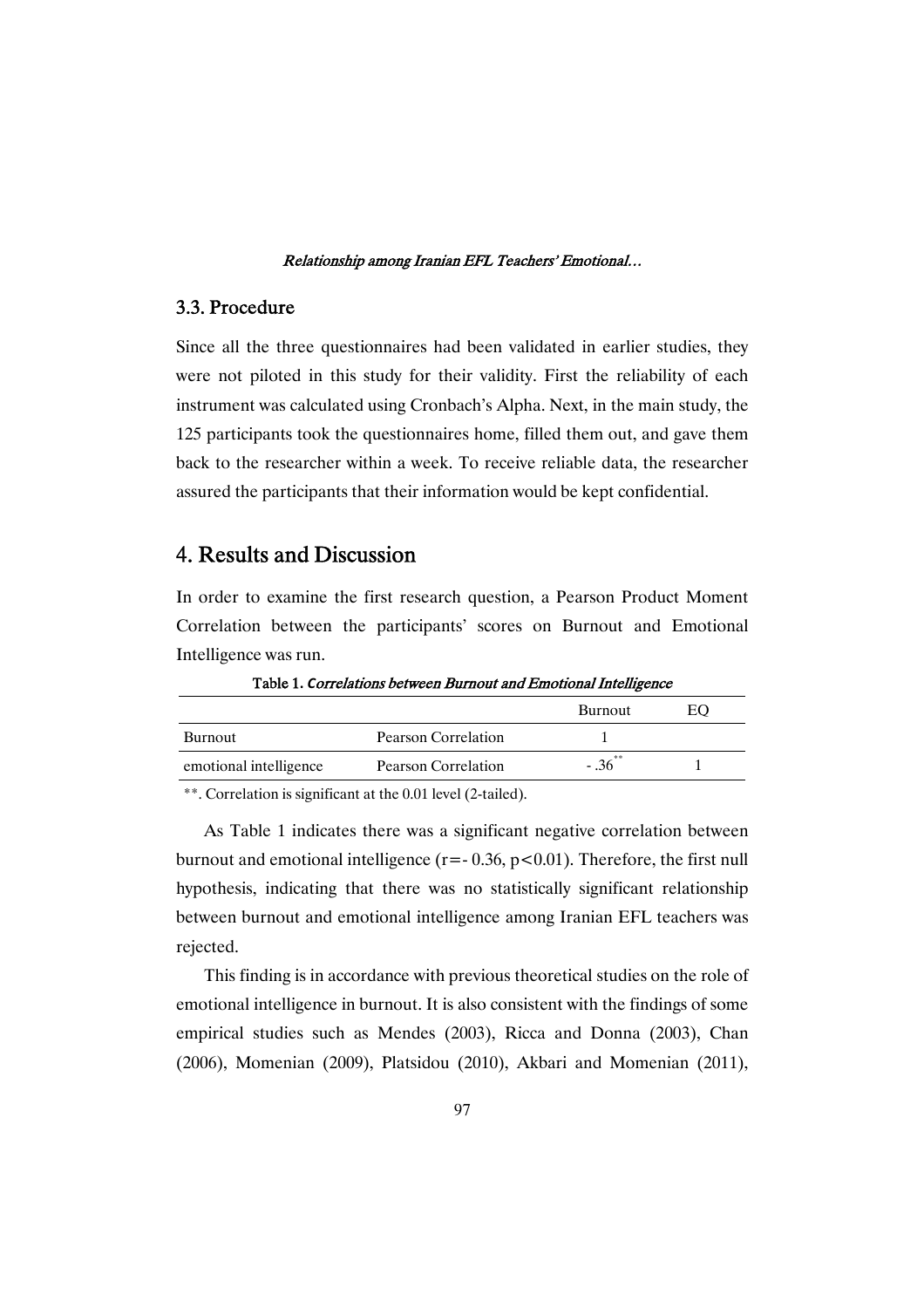Devi (2011) , Vaezi and Fallah (2011), Fallah (2011), Jude and Grace (2011), and Iqbal and Abbasi (2013). Based on the outcome of these studies it can be concluded that teachers who have high levels of emotional intelligence experience less burnout. This result also supports Chang's (2009) claim that in order to prevent burnout, teachers should provide themselves with different emotional resources because those teachers whose scores are higher on emotional intelligence skills have higher job satisfaction. In addition, they can cope better with environmental demands related to occupational stress; they also experience greater positive influence in teaching and receive more support from their principals and colleagues (Chang, 2009).

However, these outcomes are in contrast with the findings of Akbari and Tavassoli (2011) and Thornqvist (2011) who found no significant correlations between burnout and emotional intelligence components.

In order to examine the second research question, a Pearson Product Moment Correlation between burnout and reflectivity was run.

|                |                     |        | Burnout reflectivity |
|----------------|---------------------|--------|----------------------|
| <b>Burnout</b> | Pearson Correlation |        |                      |
| reflectivity   | Pearson Correlation | $-.20$ |                      |

Table 2. Correlations between Burnout and Reflectivity

\*. Correlation is significant at the 0.05 level (2-tailed).

As shown in Table 2 the result shows that there was a significant negative correlation between burnout and reflectivity ( $r = -0.20$ ,  $p < 0.05$ ). Therefore, the second null hypothesis, indicating that there was no statistically significant relationship between burnout and reflectivity among Iranian EFL teachers was rejected.

The findings are in line with the findings of a study conducted by Javadi and Khatib (2014) who found that teachers' reflection was significantly and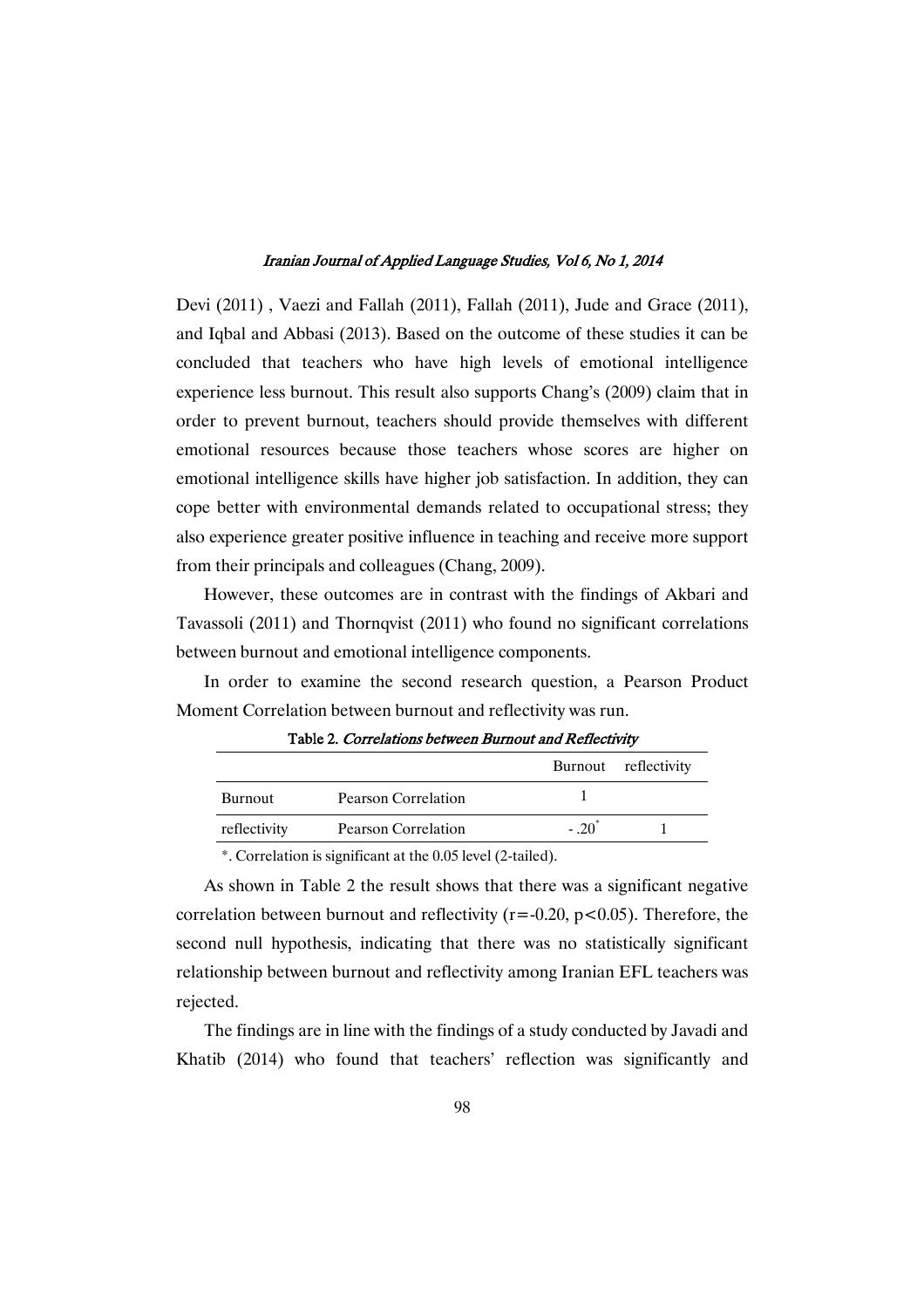inversely related to teachers' feeling of burnout. The findings of this study are also consistent with those of Cimermanová (2013) who found that teachers' permanent self-reflection on their performance and teacher portfolio as a selfreflection tool for recording and reflecting on their own works could have a positive effect on reducing their stress and burnout. The results of his study indicated that teachers' reflection on their own work could help increase the level of personal accomplishment and decrease the level of emotional exhaustion.

Larrivee and Cooper (2006) believe that reflective teaching helps reflective practitioners to free themselves from "routine and impulsive acts, enabling them to act in a more deliberative and intentional manner" (p.1). When teachers engage in a routine action continuously, they eventually feel powerless in affecting their future jobs and this can in turn lead to burnout (Larrivee  $\&$ Cooper, 2006). According to Korthagen and Wubbels (1995), reflective teachers have a high degree of job satisfaction and reflection helps them have strong feelings of personal security and self-efficacy. Teachers who develop their reflection skills report less burnout and they can increase their job satisfaction (Wadlington &Wadlington, 2011). In addition, different studies have been done to investigate the relationship between teachers' reflectivity with different teacher-related variables. For example, Guvenc and Celik (2012) found a positive relationship between five components of emotional intelligence and reflective thinking skills. On the other hand, the relationship between job satisfaction and burnout (Bilge, 2006; Koustelios & Tsigilis, 2005) and the role of emotional intelligence in reducing teachers' burnout (Alavinia & Ahmadzadeh, 2012; Bracket, et al., 2010; Devi, 2011; Fallah, 2011; Pishghadam & Sahebjam, 2012; Vaezi & Fallah, 2011) have consistently been cited in various studies. Moreover, teachers' reflection improves teachers'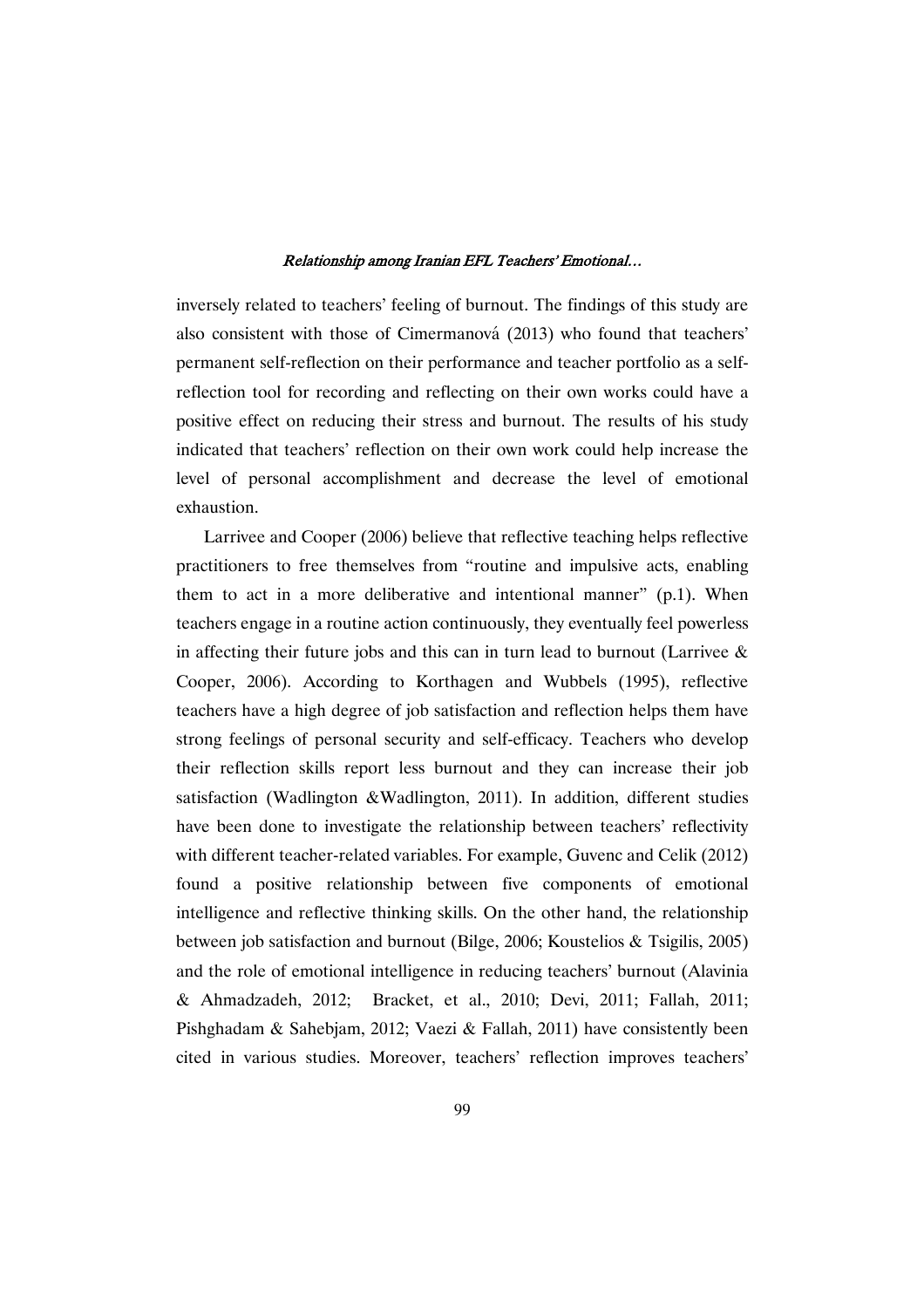sense of efficacy (Braun & Crumpler, 2004, cited in Akbari, 2007) and the role of teachers' sense of efficacy in reducing teachers' stress and burnout has been examined and proved in different studies (Akbari & Tavassoli, 2011; Fallah, 2011; Grau, Salanova & Peirò, 2001). Therefore, it may be reasonable to conclude that increasing teachers' reflectivity leads to an increase in their emotional intelligence, job-satisfaction and self-efficacy, which in turn lead to decrease in their level of burnout.

Moreover, Larrivee (2000) showed that self-reflection could help teachers find purpose in teaching and this process of finding personal meaning and purposes is an important tool in preventing teacher burnout. He believed that self-reflection is "deep examination of personal values and beliefs, embodied in the assumptions teachers make and the expectations they have from the students" (p. 294) which is in accordance with the meta-cognitive component of reflectivity classified by Akbari et al. (2010). They considered meta-cognitive element as teachers' reflection on their beliefs, personality and how they define their practice and construct themselves emotionally.

To answer the third research question as to whether emotional intelligence and reflectivity can predict the degree of burnout among Iranian EFL teachers, a 2-step regression analysis was run.

|       |                 |     | <i><b>TICORING DUINGU</b></i> |                            |  |
|-------|-----------------|-----|-------------------------------|----------------------------|--|
| Model |                 |     | R R Square Adjusted R Square  | Std. Error of the Estimate |  |
|       | 36 <sup>a</sup> | .13 |                               | 15.07                      |  |
|       | 39 <sup>b</sup> |     | .14                           | 14.89                      |  |

Table 3. Model Summary for Emotional Intelligence and Reflectivity in **Predicting Burnout** 

a. Predictors: (Constant), Emotional intelligence

b. Predictors: (Constant), emotional intelligence, reflectivity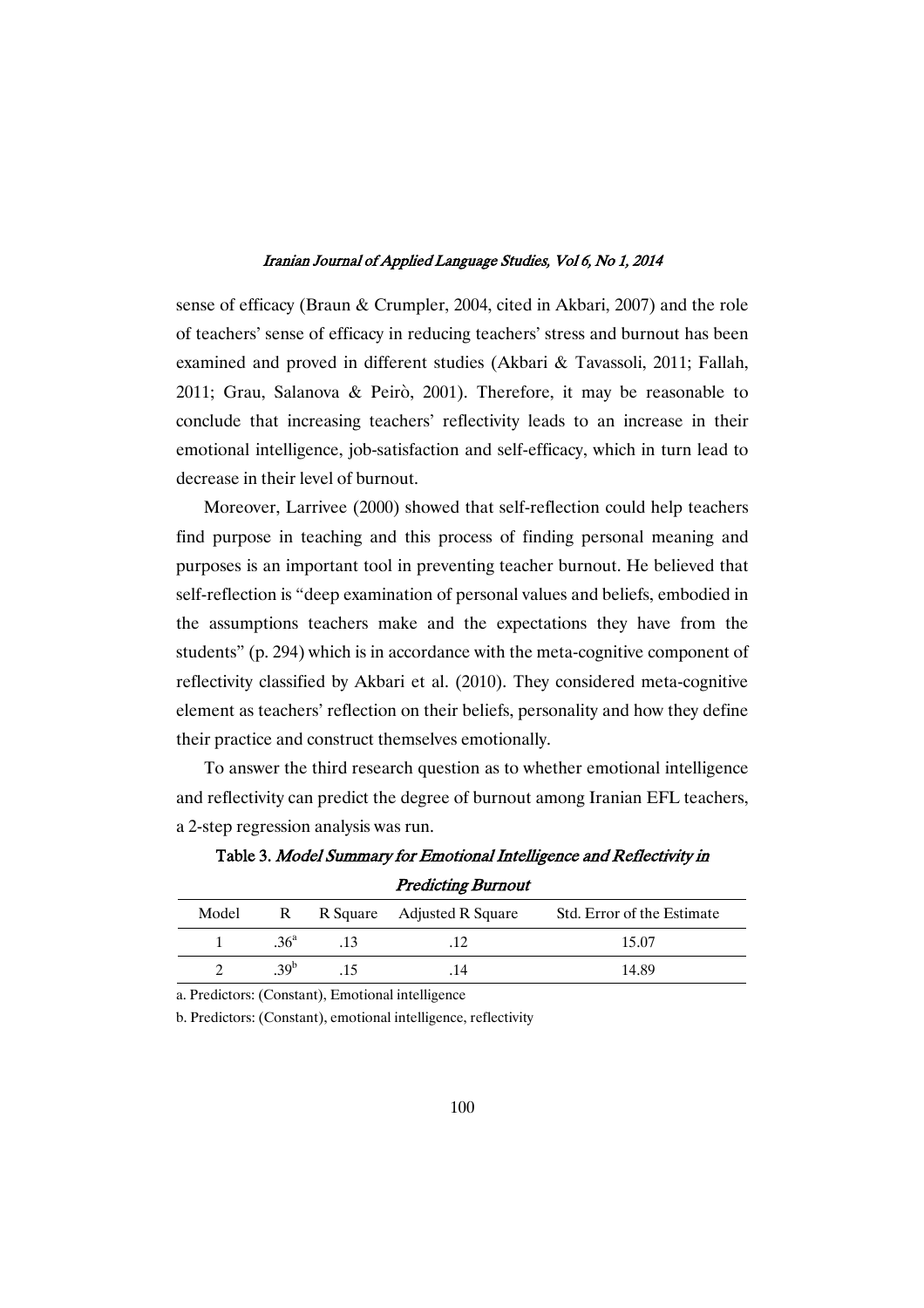According to Table 3, two models are presented: In the first model, it can be seen that the adjusted  $\mathbb{R}^2$  value is .12, which indicates that about 12 percent of the variance of the dependent variable (i.e., burnout) can be accounted by the variance of the independent variable (emotional intelligence). Therefore, it can be a moderate predictor of burnout. Moreover, due to the increase in the adjusted  $R^2$  value from .12 to .14, it can be concluded that Model 2 is a better predictor than Model 1. These results indicate that the first and the second independent variables together (i.e., emotional intelligence and reflectivity) can account for 14% of the variance in burnout. It can also be concluded that the addition of reflectivity improved prediction only by almost 2%.

In Table 4, the results of ANOVA test to examine the regression model in predicting burnout by emotional intelligence and reflectivity variables is presented.

|    | Model      | Sum of Squares | df             | Mean Square | F     | Sig.             |
|----|------------|----------------|----------------|-------------|-------|------------------|
|    | Regression | 4204.93        |                | 4204.93     | 18.49 | .00 <sup>b</sup> |
| -1 | Residual   | 27964.75       | 123            | 227.35      |       |                  |
|    | Total      | 32169.68       | 124            |             |       |                  |
|    | Regression | 5113.11        | $\overline{c}$ | 2556.55     | 11.52 | .00 <sup>c</sup> |
| 2  | Residual   | 27056.56       | 122            | 221.77      |       |                  |
|    | Total      | 32169.68       | 124            |             |       |                  |

Table 4. Analysis of Variance for Emotional Intelligence and Reflectivity in **Predicting Burnout** 

a Predictors: (Constant), emotional intelligence

b Predictors: (Constant), emotional intelligence, reflectivity

c Dependent Variable: burnout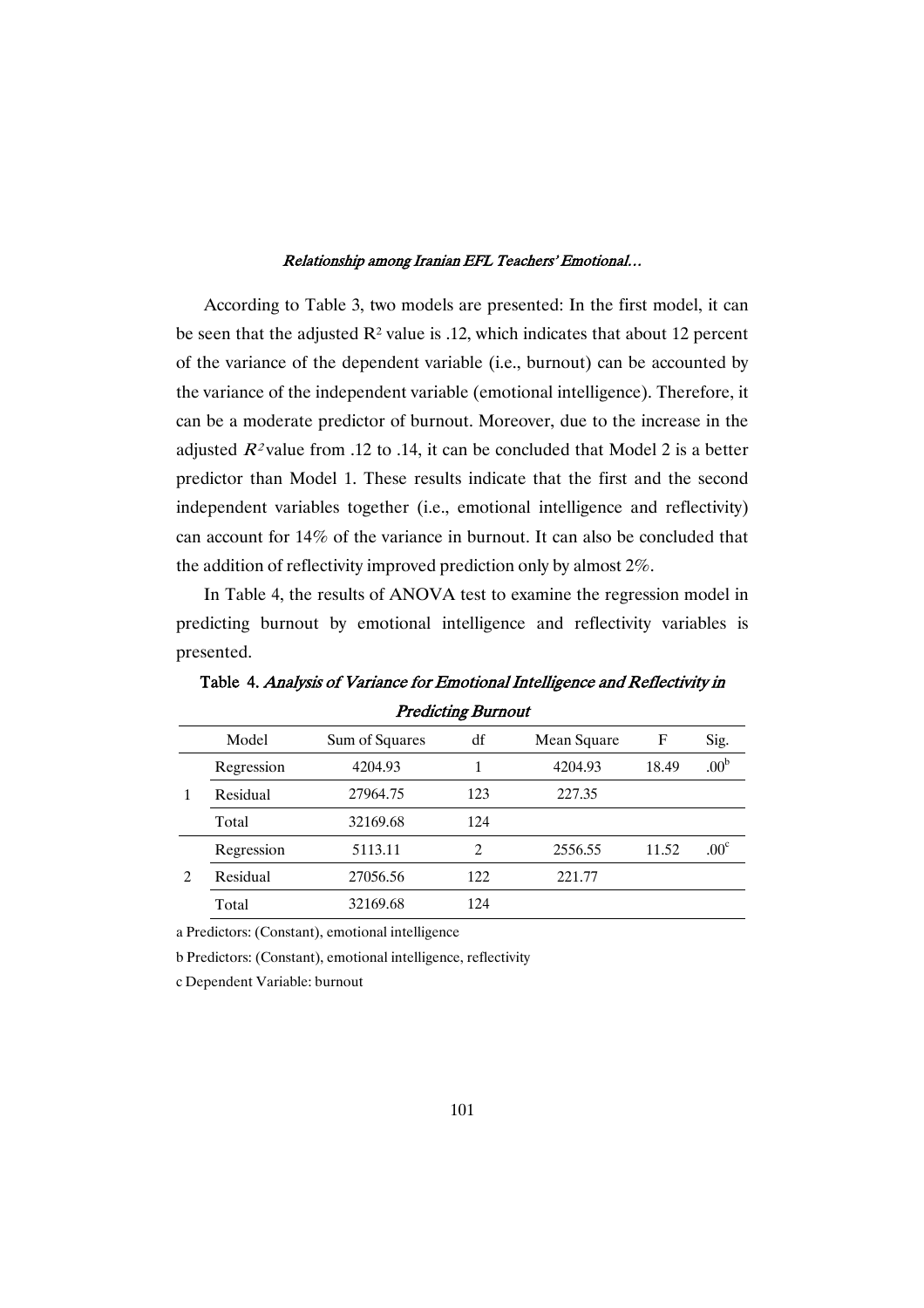As can be seen in table 4, when emotional intelligence is entered by itself, it is a significant predictor of burnout,  $(F=18.49 \text{ p} < 0.01)$ . In addition, the second model in which the other independent variable (i.e., reflectivity) was added is also a significant predictor of burnout  $(F=11.52, p<0.01)$ . Therefore, the null hypothesis, indicating that emotional intelligence and reflectivity do not predict burnout among Iranian EFL teachers was rejected.

Table 5 shows the results of multiple regression analysis for predicting burnout by emotional intelligence and reflectivity.

| Model                       |                           | Unstandardized<br>Coefficients |       | Standardized<br>Coefficients | $\mathbf{t}$ | Sig. | Collinearity<br><b>Statistics</b> |      |
|-----------------------------|---------------------------|--------------------------------|-------|------------------------------|--------------|------|-----------------------------------|------|
|                             |                           | B                              | Std.  | <b>Beta</b>                  |              |      | Tolerance                         | VIF  |
|                             |                           |                                | Error |                              |              |      |                                   |      |
|                             | (Constant)                | 107.96                         | 12.15 |                              | 8.88         | .00  |                                   |      |
| $\mathbf{1}$                | Emotional<br>intelligence | $-.15$                         | .03   | $-.36$                       | $-4.30$      | .00. | 1.00                              | 1.00 |
|                             | (Constant)                | 124.27                         | 14.46 |                              | 8.59         | .00. |                                   |      |
| $\mathcal{D}_{\mathcal{A}}$ | Emotional<br>intelligence | $-14$                          | .03   | $-.34$                       | $-4.12$      | .00. | .98                               | 1.01 |
|                             | Reflectivity              | $-.19$                         | .09   | $-16$                        | $-2.02$      | .04  | .98                               | 1.01 |

Table 5. Coefficients<sup>a</sup>

a. Dependent Variable: Burnout

As indicated by Standardized Beta coefficients in Table 5, both emotional intelligence ( $\beta$ =-0.34, p <0.05) and reflectivity ( $\beta$ =-0.16, p <0.05) can predict burnout among the teachers. In addition, Tolerance and VIF values which refer to the relationship between the independent variables indicate that in this study we do not need to worry about multicollinearity. If the Tolerance value is low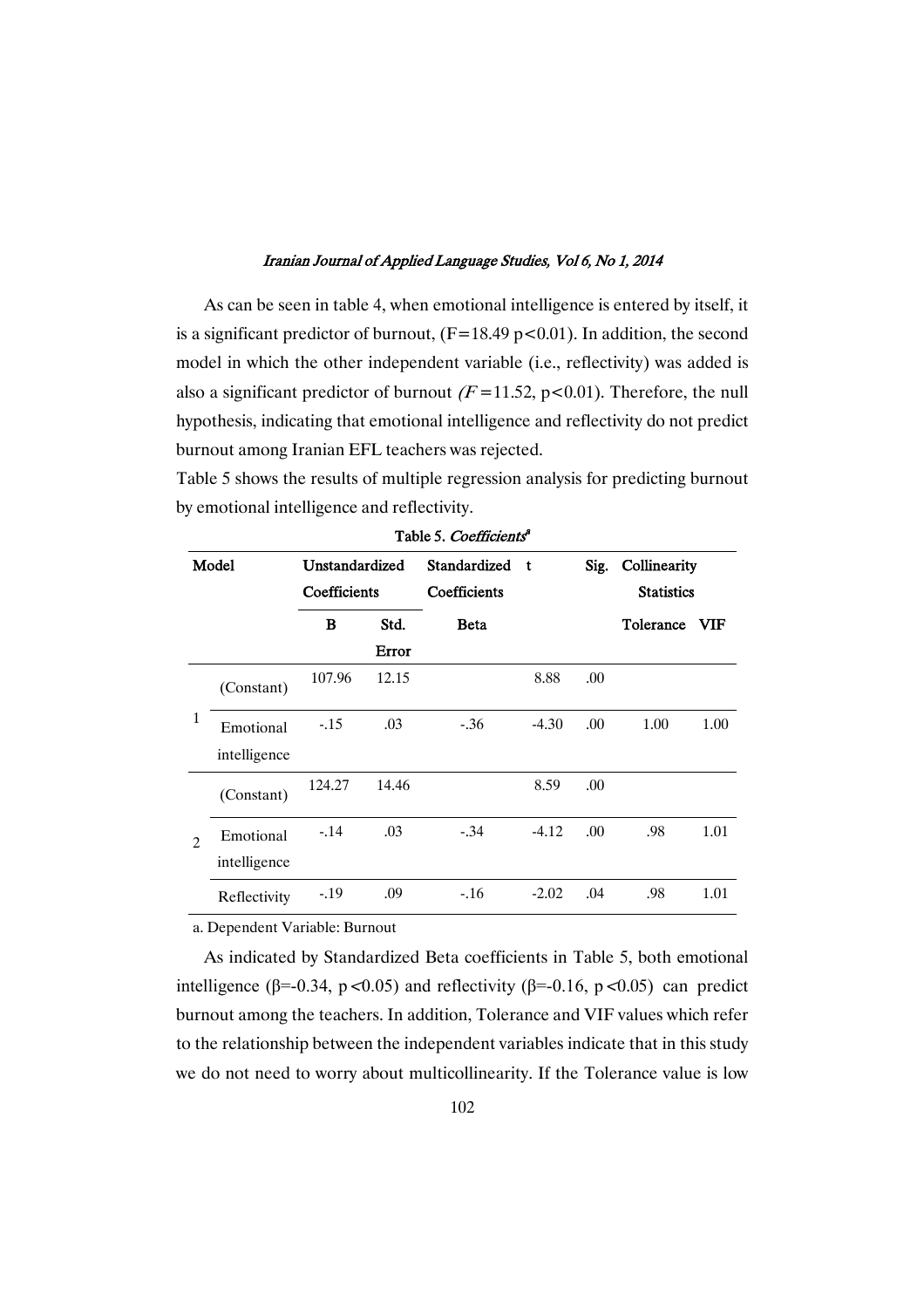$\left($  < 1-R<sup>2</sup>), then there is probably a problem with multicollinearity. According to Table 3, adjusted  $R^2$  for Model 1 is .12 and 1-  $R^2$  is about 0.88, and adjusted  $R^2$ for Model 2 is .14 and  $1-R^2$  is about 0.86. But, as can be seen in the above table, Tolerance values are close to 1. Therefore, we have no problem with multicollinearity.

The finding of this study in this regard is consistent with previous studies such as Momenian (2009), Bracket, et al (2010), Jude and Grace (2011), Akbari and Momenian (2011), Vaezi and Fallah (2011), Pishghadam and Sahebjam (2012), and Alavinia and Ahmadzadeh (2012). They found that emotional intelligence could significantly predict burnout among EFL teachers. Chan (2004) also found that emotional intelligence was one of the variables which could be used to predict and prevent burnout.

To explore whether there were significant differences in emotional intelligence, reflectivity, and burnout level of Iranian EFL teachers with respect to their teaching experience, a series of MANOVA analyses was conducted.

|           | Effect             | Value  | F                    | <b>Hypothesis df</b> | Error df | Sig. |
|-----------|--------------------|--------|----------------------|----------------------|----------|------|
|           | Pillai's Trace     | .99    | $4378.28^{b}$        | 3.00                 | 120.00   | .00. |
|           | Wilks' Lambda      | .00    | 4378.28 <sup>b</sup> | 3.00                 | 120.00   | .00. |
| Intercept | Hotelling's Trace  | 109.45 | $4378.28^{b}$        | 3.00                 | 120.00   | .00. |
|           | Roy's Largest Root | 109.45 | $4378.28^{b}$        | 3.00                 | 120.00   | .00. |
| TE        | Pillai's Trace     | .08    | 1.79                 | 6.00                 | 242.00   | .10  |
|           | Wilks' Lambda      | .91    | $1.81^{b}$           | 6.00                 | 240.00   | .09  |
|           | Hotelling's Trace  | .09    | 1.83                 | 6.00                 | 238.00   | .09  |
|           | Roy's Largest Root | .09    | $3.68^{\circ}$       | 3.00                 | 121.00   | .01  |

Table 6. Multivariate Tests<sup>a</sup>

Multivariate tests examine whether teachers' teaching experience makes any significant differences on a linear combination of the dependent variables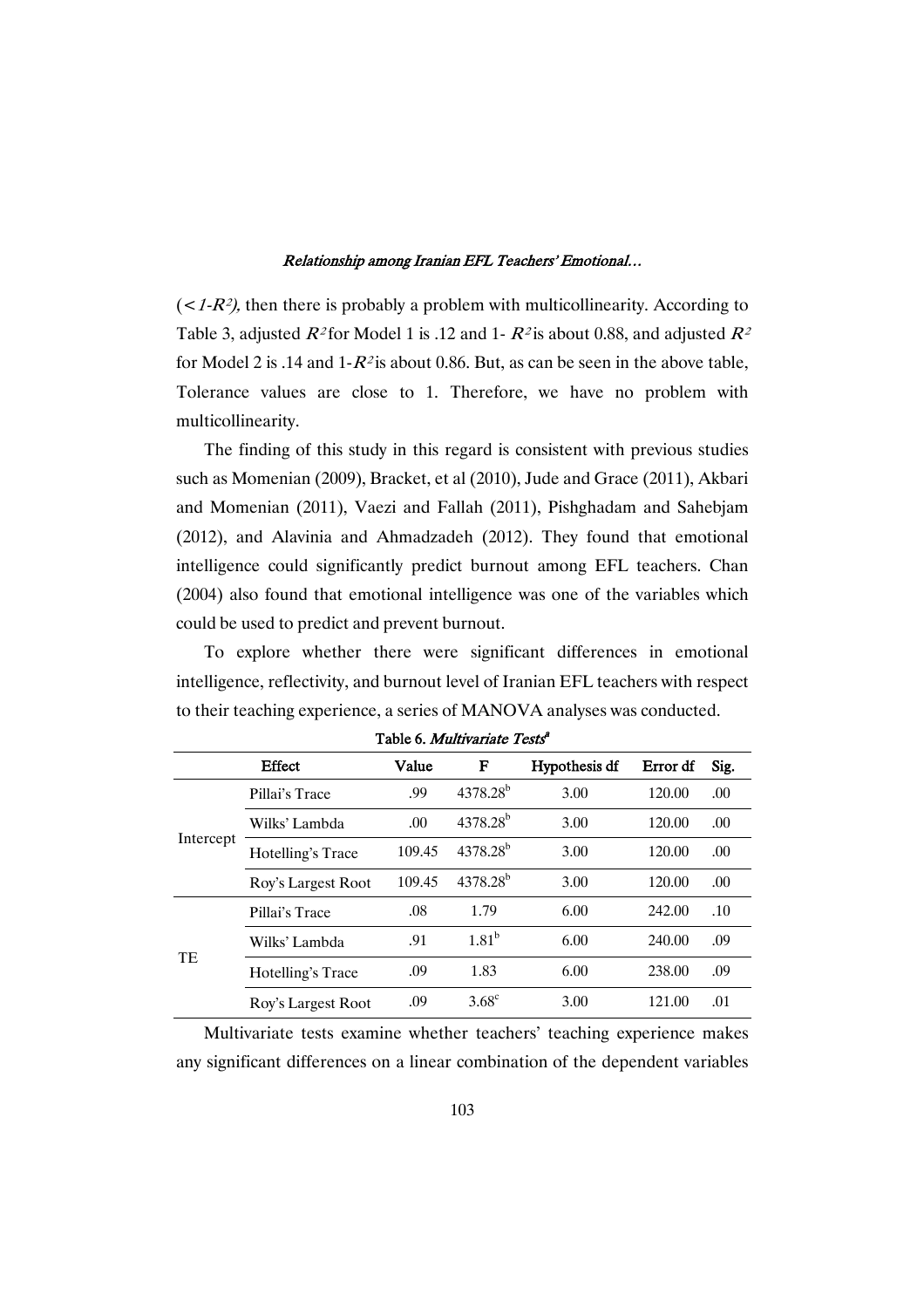(teachers' burnout, emotional intelligence and reflectivity). As shown in Table 6, Wilks' Lambda ( $F=3.68$ ,  $P=.09$ ), which is commonly reported in multivariate tests, is not significant at  $\alpha$ =0.05. However, it is significant and smaller than  $\alpha = 0.10$ . This shows that on a linear combination of the three dependent variables there are significant differences among teachers' variables with respect to their teaching experience. Therefore, the null hypothesis indicating that there is no significant difference among Iranian EFL teachers' emotional intelligence, reflectivity, and burnout with respect to their teaching experience can only be rejected if we set the significance level at  $\alpha$ =0.10. In Table 7, tests of Between-Subject Effects are presented to indicate which

| Source | Dependent Variable | Type III Sum of df |     | Mean Square F |          | Sig. |
|--------|--------------------|--------------------|-----|---------------|----------|------|
|        |                    | Squares            |     |               |          |      |
|        | EO                 | 11563.94           | 2   | 5781.97       | 4.30 .01 |      |
| TE     | Reflectivity       | 677.25             | 2   | 338.62        | 1.66 .19 |      |
|        | <b>Burnout</b>     | 426.85             | 2   | 213.42        | .82      | .44  |
|        | EO                 | 163778.42          | 122 | 1342.44       |          |      |
| Error  | Reflectivity       | 24835.67           | 122 | 203.57        |          |      |
|        | <b>Burnout</b>     | 31742.83           | 122 | 260.18        |          |      |
| Total  | EO                 | 14252420.0         | 125 |               |          |      |
|        | Reflectivity       | 1255192.88         | 125 |               |          |      |
|        | <b>Burnout</b>     | 424162.98          | 125 |               |          |      |

Table 7. Tests of Between-Subiects Effects

variable scores are different with respect to teachers' years of experience.

As can be seen in Table 7, F value was only significant for emotional intelligence. The results indicated that, with respect to teaching experience, teachers were significantly different on their scores only on emotional intelligence ( $F=4.30$ ,  $p<0.05$ ) and it was revealed that there were no significant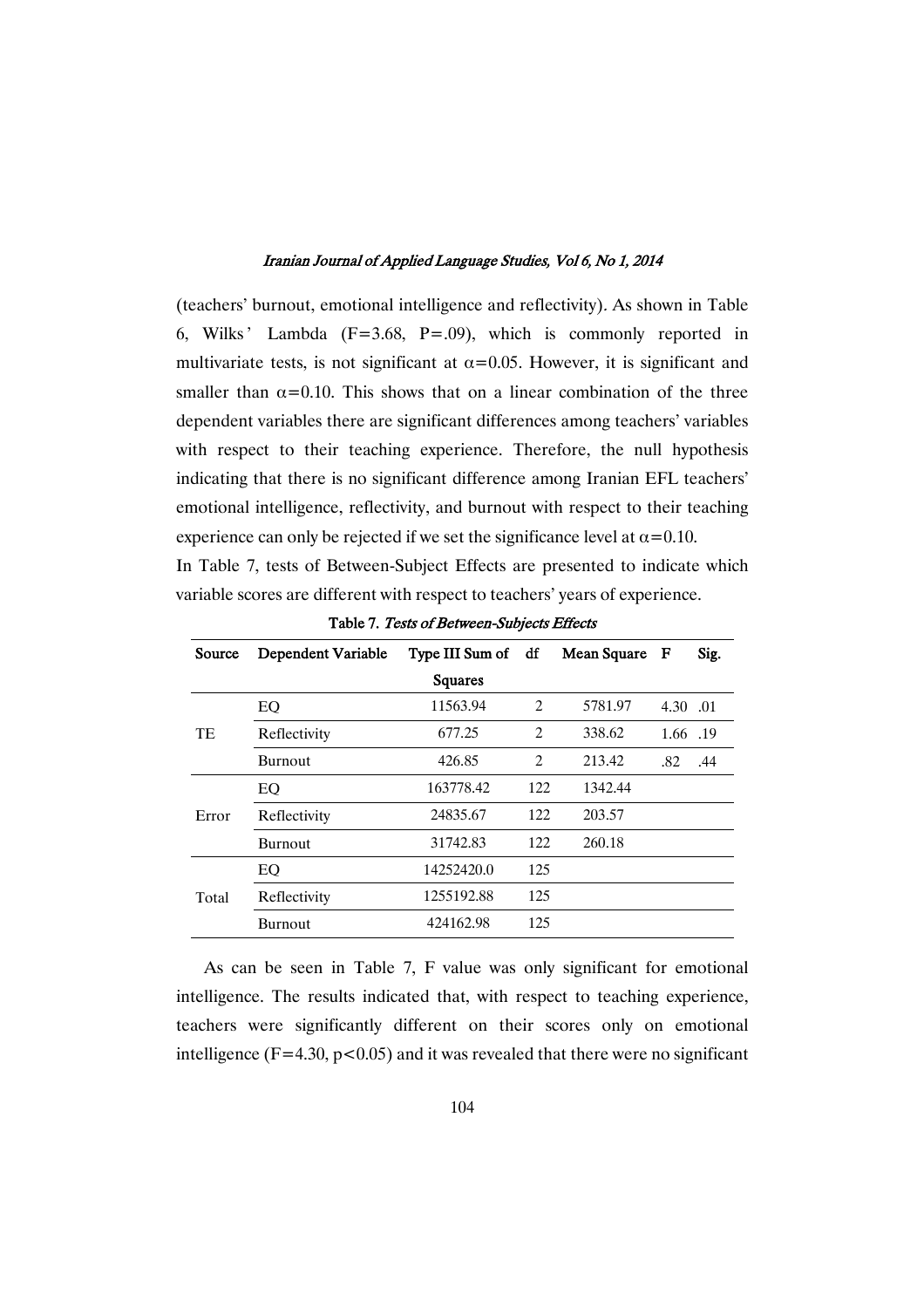#### RelationshipamongIranianEFLTeachers'Emotional…

differences on teachers' reflectivity (F=1.66, p>0.05) and burnout (F=.82, p>0.05) with respect to teaching experience.

In Table 8, the results of LSD (Least Significant Difference) Test are provided.

| <b>LSD</b>   |          |           |                       |            |      |                |              |
|--------------|----------|-----------|-----------------------|------------|------|----------------|--------------|
| Dependent    | $(I)$ TE | $(J)$ TE  | Mean                  | Std. Error | Sig. | 95% Confidence |              |
| Variable     |          |           | <b>Difference</b>     |            |      | Interval       |              |
|              |          |           | $(I-J)$               |            |      | Lower          | Upper        |
|              |          |           |                       |            |      | <b>Bound</b>   | <b>Bound</b> |
|              | $1 - 8$  | $9-16$    | $-17.86$ <sup>*</sup> | 8.30       | .03  | $-34.29$       | $-1.42$      |
| Emotional    |          | 17-24     | $-26.16$              | 11.27      | .02  | $-48.48$       | $-3.84$      |
| intelligence | $9 - 16$ | $17 - 24$ | $-8.30$               | 12.86      | .52  | $-33.77$       | 17.16        |
|              | $1 - 8$  | $9 - 16$  | $-5.22$               | 3.23       | .10  | $-11.62$       | 1.17         |
| Reflectivity |          | 17-24     | $-4.82$               | 4.39       | .27  | $-13.51$       | 3.86         |
|              | $9 - 16$ | 17-24     | .39                   | 5.01       | .93  | $-9.51$        | 10.31        |
|              | $1 - 8$  | $9 - 16$  | 3.73                  | 3.65       | .30  | $-3.49$        | 10.97        |
| Burnout      |          | 17-24     | 4.60                  | 4.96       | .35  | $-5.22$        | 14.43        |
|              | $9 - 16$ | 17-24     | .86                   | 5.66       | .87  | $-10.34$       | 12.08        |

Table 8. Multiple Comparisons

Regarding emotional intelligence variable, the mean difference between teachers with 1-8 years of teaching experience and teachers with 9-16 years of teaching experience was significant (Mean difference=-17.86). Moreover, the mean difference between teachers with 1-8 years of teaching experience and 17-24 years of teaching experience was significant (Mean difference=- 26.16). The negative amount of mean differences shows that mean scores of emotional intelligence in teachers with 1-8 years of teaching experience is lower than that of teachers with higher teaching experience. It means that more experienced teachers enjoyed higher levels of emotional intelligence.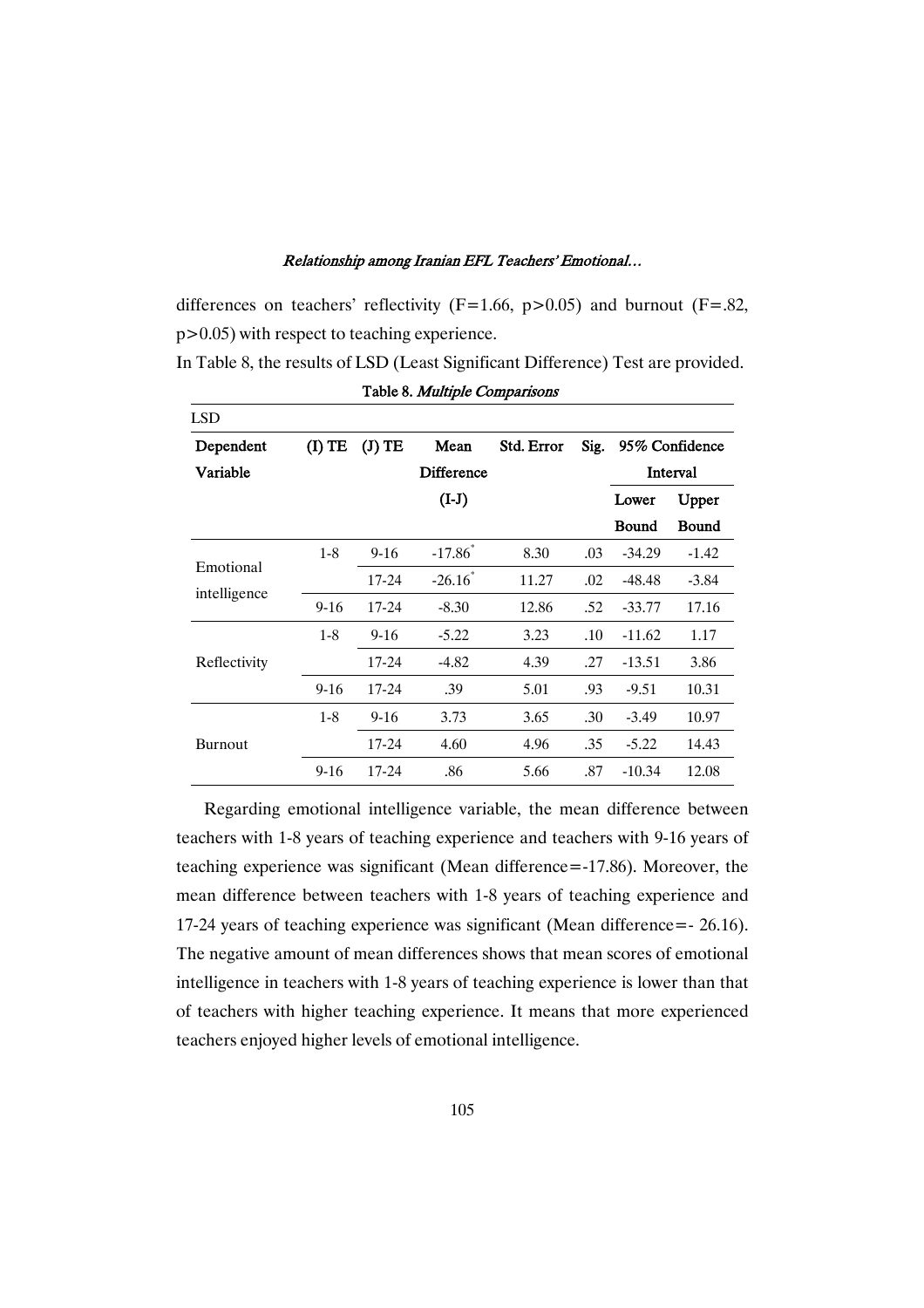The findings of this study, in this regard, are in line with the findings of Mendes (2003), Cobb (2004) and Kant and Lenka (2013) who found that teachers with more experience had higher emotional intelligence and they were better in recognizing their own and others' emotions. In a study conducted by Akbari and Momenian (2011), it was revealed that there is a significant difference between moderately and highly experienced teachers in their emotional intelligence. In addition, they found that there is no statistically significant difference in the burnout level of moderately and highly experienced teachers. In another study conducted by Ealias and George (2012), it was indicated that there was a significant difference between job satisfaction and emotional intelligence mean scores based on employees' experience. According to Devi (2011), increasing age and experience improves people's awareness of themselves and also different situations of life increase their awareness of others' emotions. He also mentioned that different responsibilities help individuals learn how to control their relationships with people and this may be because of high level of emotional intelligence in older and experienced teachers.

This finding also supports Goleman's (1998) theory. He believed that "our level of emotional intelligence is not fixed genetically, nor does it develop only in early childhood" (p. 7). He also mentioned that "unlike IQ, which changes little after our teen years, emotional intelligence seems to be largely learned, and it continues to develop as we go through life and learn from our experiences" (p. 7). Bar-On (2002) also believed that emotional intelligence can be increased over time and it can be improved by training, programming and therapy. Moreover, Mayer and Salovey (1997) mentioned that EQ is a developing ability improving with age and experience from childhood to adulthood.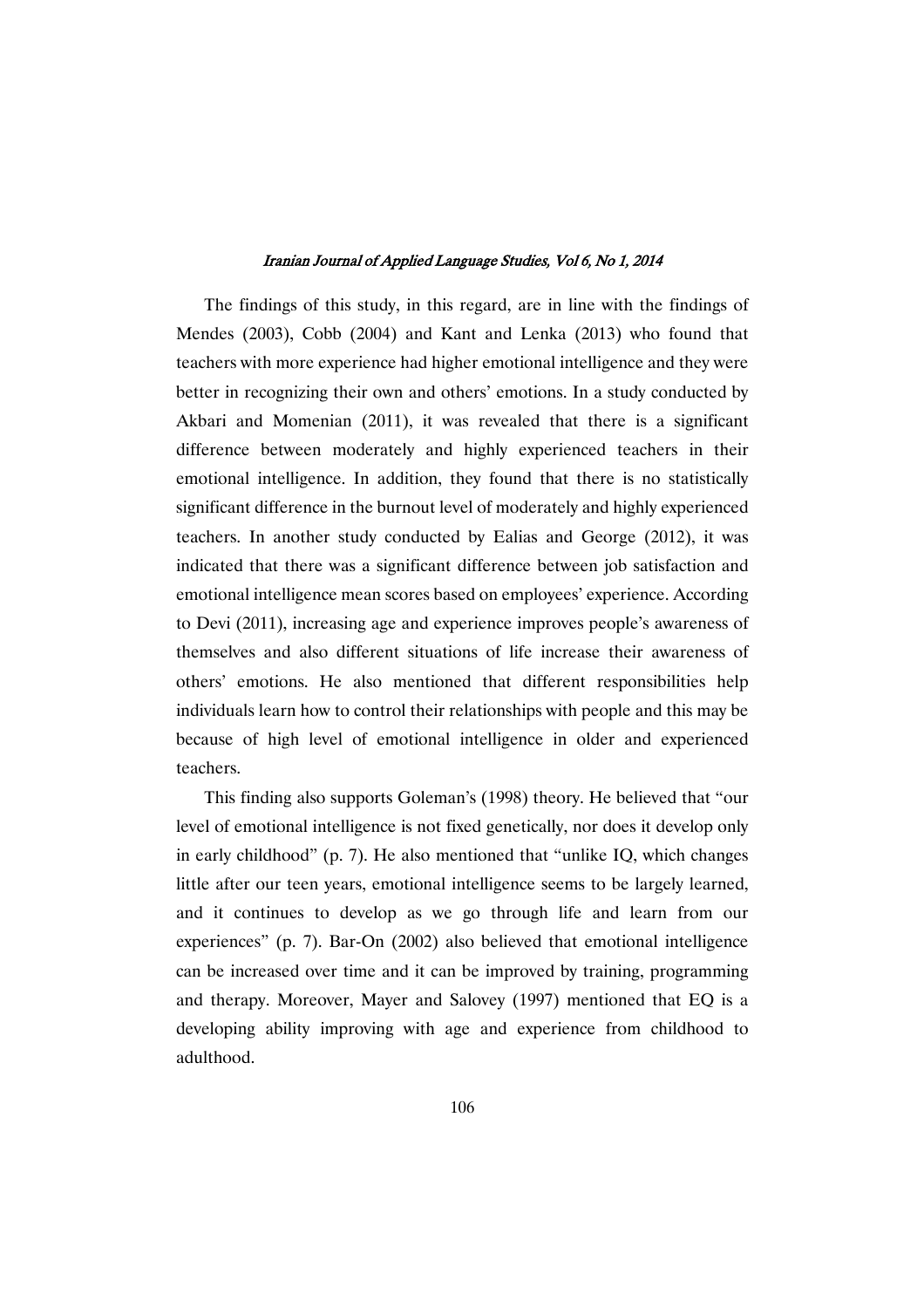However, the findings of the study are in contrast to the findings of Cakan and Altun (2005), Rastegar and Memarpour (2009), and Mishra and Laskar (2013) who found no significant difference in the levels of EQ among EFL teachers with different teaching experiences.

The findings of this study also showed that there was no significant difference in teachers' burnout with respect to their teaching experience. These results are in line with a host of studies (e.g., Akbari & Tavassoli, 2011; Bataineh, 2009; Bayani, Bagheri & Bayani, 2013; Schwab & Iwanicki, 1982). Moreover, Schwab, Jackson and Schuler (1986) concluded that years of teaching experience and level of education were not significantly related to teacher burnout.

However, the findings of this study are in contrast with the results of some studies, such as Alavinia and Ahmadzadeh (2012), Devi (2011), Fisher (2011), Lau, Yuen, and Chan (2005), Mashhady, Fallah, and LotfiGaskaree (2012), Mede (2009), Pierce and Molloy (1990), Sunbul (2003), and Vaezi and Fallah (2011). These studies indicated that burnout level is different between novice and experienced teachers. They found that less experienced teachers were more prone to burnout than more experienced teachers while the findings of Friedman (1991) and Tye and O'Brien (2002) indicated that older and experienced teachers were more apt to the effects of stress, and they may suffer higher levels of burnout than the younger and less experienced teachers. Since there are contradictory results regarding teachers' differences on burnout level with respect to their teaching experience, there should be further comprehensive studies in this area to resolve the confusion.

Furthermore, in this study, it was revealed that there was no significant difference in teachers' level of reflectivity with respect to their years of teaching experience. The results are consistent with those of Guven cand Celik (2012)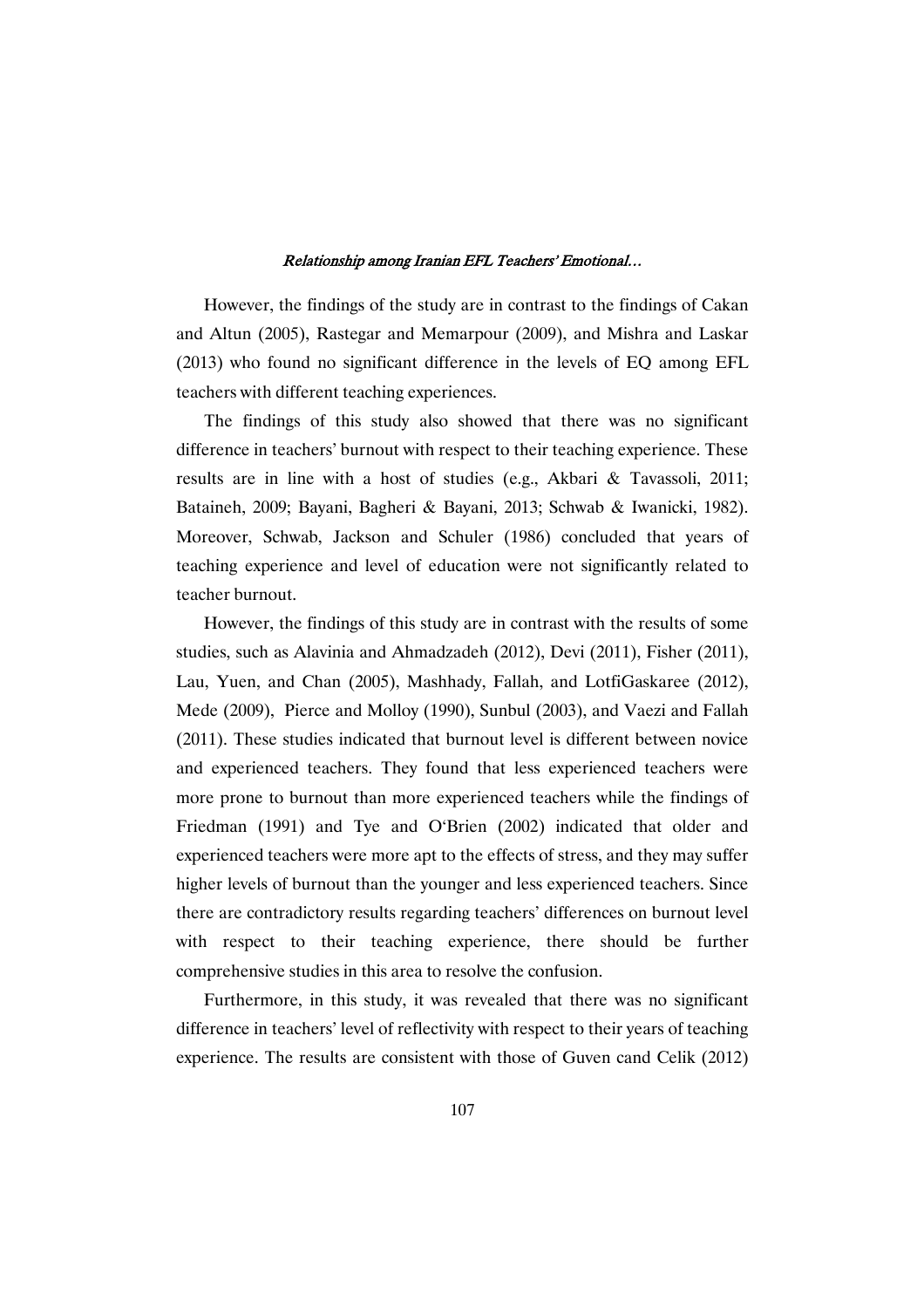and Odeh, Kurt and Atamtürk (2010), who found no significant difference in the level of reflective teaching skills of teachers with respect to their teaching experiences.

Nevertheless, the findings are in contrast with the findings of Karadag and Sadik (2012) who found that teachers with higher length of service had a higher reflective thinking tendency. These results are also contrary to Loughran (2002) who claimed that teaching experience is an important element of reflection and in teacher education, experience, and reflection on teaching experiences can be influential in the development of effective reflective practice.

### 5.ConclusionandImplications

The results of the current study lead to the conclusion that increasing EFL teachers' emotional intelligence and reflectivity might have a reducing effect on their burnout. This, in turn, may lead to increasing teachers' professional development, motivation and teaching effectiveness and consequently may improve students' learning and achievement. The findings also indicated that teachers' emotional intelligence and reflectivity could predict the level of burnout among EFL teachers effectively and this has another promising perspective in that, these findings can be useful for preventing burnout among teachers. Knowing about the way teachers understand, control, and utilize emotions in their classrooms can give us useful insights on the process of helping teachers to avoid burnout.

One of the interesting results was the significant differences found among teachers' emotional intelligence regarding their teaching experience, which showed that experienced teachers had higher levels of emotional intelligence. It was indicated that experienced teachers feel more competent and efficacious in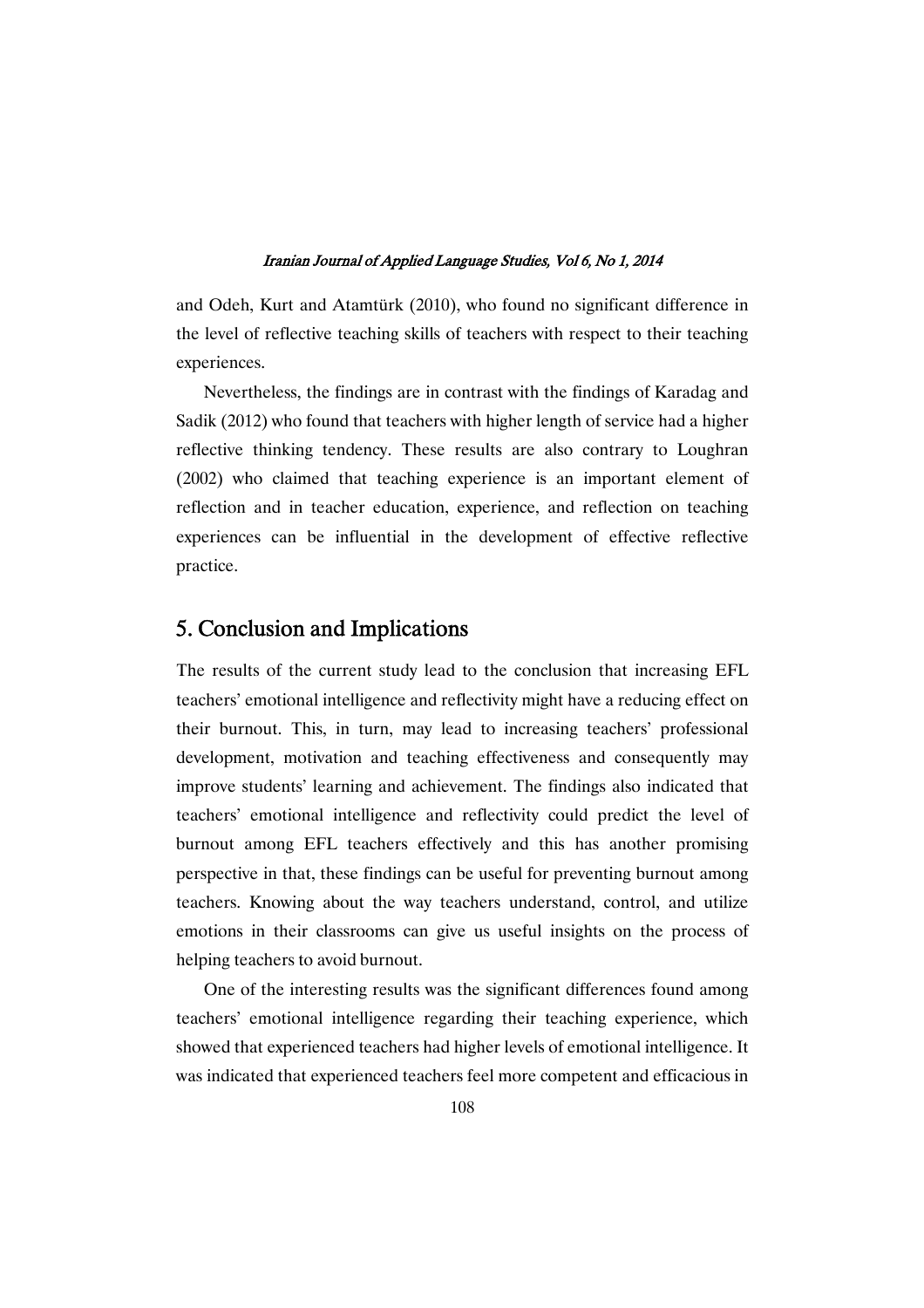their profession. However, findings related to the differences in teachers' burnout and reflectivity due to teaching experience did not show any coherent or systematic increase or decrease pattern.

Based on the results of this study, it can be suggested that reflection and emotional learning programs be incorporated into teacher training and shortterm in-service programs, especially for young EFL teachers. These programs can help EFL teachers develop skills in monitoring their stress levels and increasing the level of their emotional intelligence to understand their own and others' emotions better and develop their ability in dealing with difficult and stressful situations and problems. These programs can help teachers decrease their level of burnout, if not completely eliminate it, in their work environment and improve their success and motivation, which in turn help them to remain longer in their profession and be more effective in the classroom. This will certainly affect students' achievement and increase their learning. In addition, In-service training workshops and seminars of reflective teaching can be organized for teachers which can increase teachers' reflection by developing their awareness to take part in different conferences and workshops, to read different articles and books related to teaching course and to develop their selfreflection about themselves, their teaching methods and their students.

The small sample size and lack of diversity among the participants in this study creates difficulty in generalizing the findings of this study to other settings. In addition, the subjects were all selected from language institutes and the data collection had been restricted to teachers in Kurdistan and Hamedan. Therefore, it is not representative of school teachers and also teachers of other cities of Iran. Thus, it is suggested that this study be replicated with a larger and varied samples of the EFL teacher population in different cities of Iran and among school teachers to have a better understanding of the relationship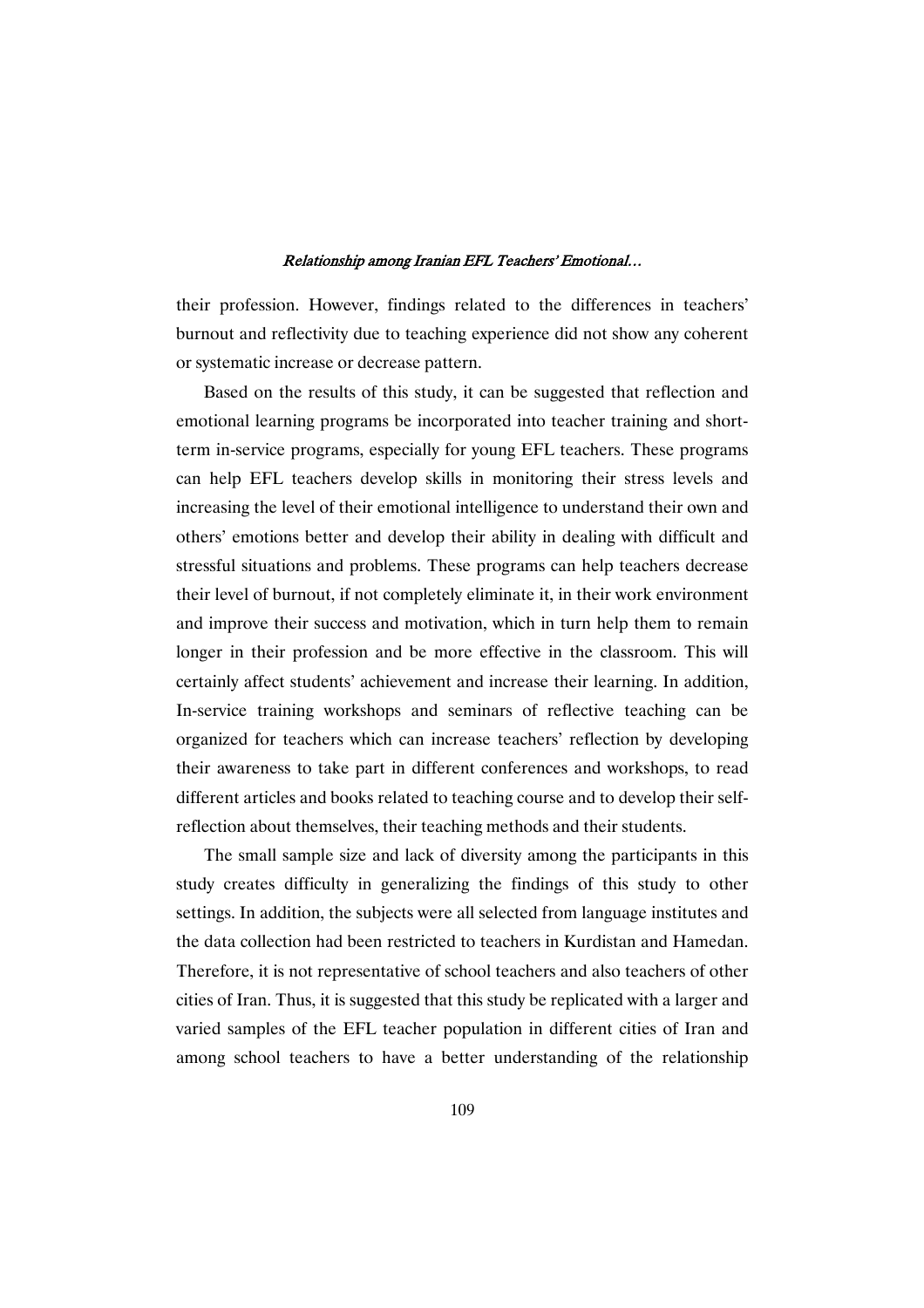among teachers' emotional intelligence, reflectivity, and burnout. Furthermore, in this study only self-report measures were used to assess emotional intelligence, burnout, and reflectivity. Self-report measures may be susceptible to the possibility of participant biases and faking. Therefore, to obtain a more precise estimate of teacher emotional intelligence and burnout, future research should combine self-reporting measures with other measures.

### References

- Akbari, R. (2007). Reflections on reflection: A critical appraisal of reflective practices in L2 teacher education. System, <sup>35</sup>(2), 192-207.
- Akbari, R., Behzadpoor, F., & Dadvand, B. (2010). Development of English language teaching reflection inventory. System, <sup>38</sup>, 211-227.
- Akbari, R., & Momenian, M. (2011). On the relationship between emotional intelligence and teacher burnout among high school teachers. International Journal of Psychology, 4, 69-89.
- Akbari, R., Tavassoli, K (2011). Teacher efficacy, burnout, teaching style, and emotional intelligence: Possible relationships and differences. *Iranian Journal of* Applied Linguistics (IJAL), <sup>14</sup>(2), 31-61.
- Alavinia, P., & Ahmadzadeh, T. (2012). Toward a reappraisal of the bonds between emotional intelligence and burnout. *English Language Teaching*, 5(4), 37-50.
- Azeem, S., M. (2010).Personality hardiness, job involvement and job burnout among teachers. International Journal of Vocational and Technical Education, 2(3), 36-40.
- Bar-On, R. (1988). The development of <sup>a</sup> concept of psychological well-being (Unpublished doctoral dissertation). Rhodes University, South Africa.
- Bar-On, R. (1997). *Bar-On emotional quotient inventory (EQi): A test of emotional* intelligence. Toronto, Canada: Multi-Health Systems.
- Bar-On, R. (2002). *Bar-On emotional quotient inventory (EQ-I): Technical manual.* Toronto, Canada: Multi-Health Systems.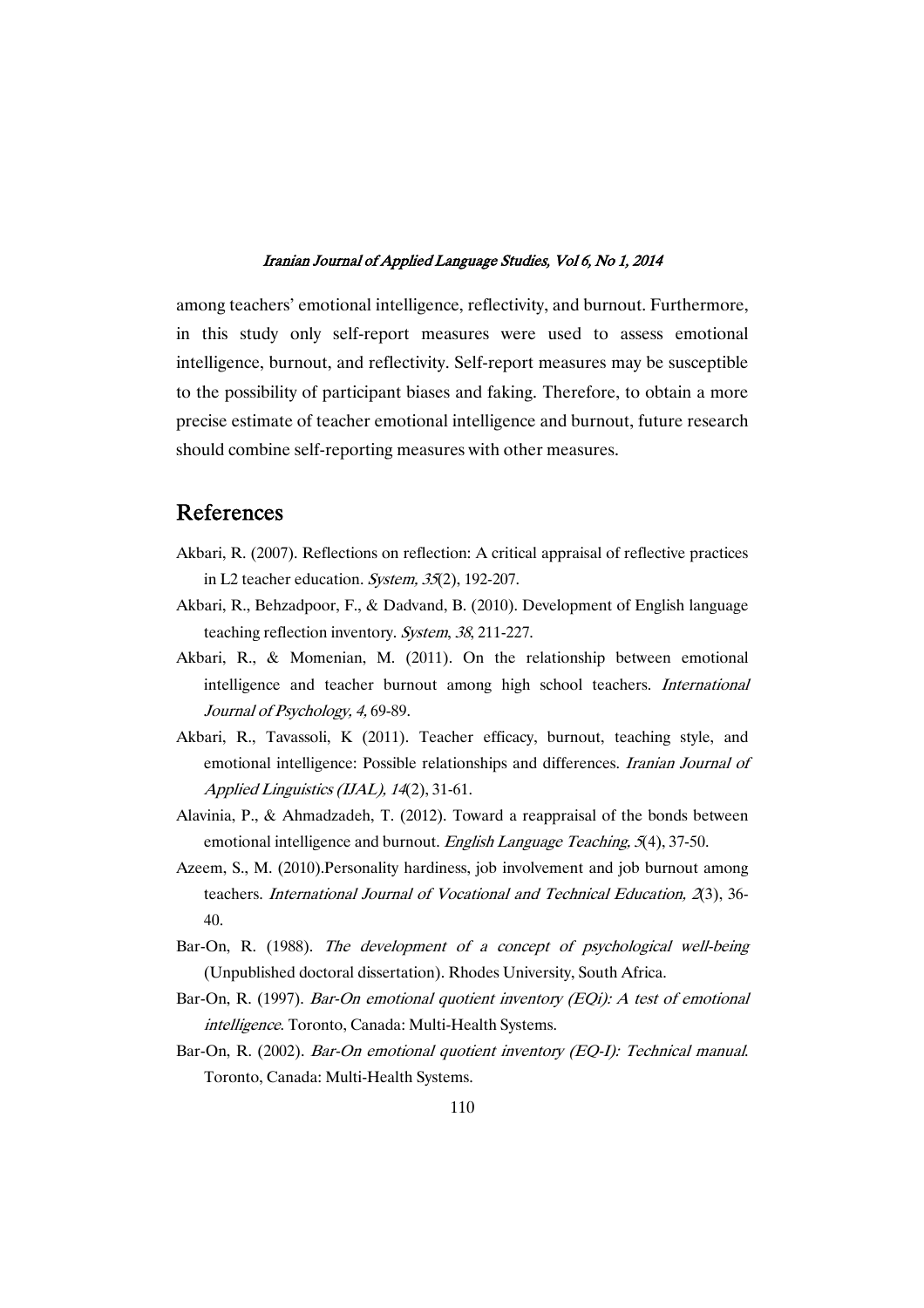- Bar-On, R. (2006). The Bar-On model of emotional-social intelligence (ESI). Psicothema, 18, 13-25.
- Bataineh, O. (2009). Sources of social support among special education teachers in Jordan and their relationship to burnout. International Education, 39, 65-78.
- Bayani, A. A., Bagheri, H., & Bayani, A. (2013). Influence of gender, age, and years of teaching experience on burnout. Annals of Biological Research, 4(4), 239-243.
- Bilge, F. (2006). Examining the burnout of academics in relation to job satisfaction and other factors. Social Behavior and Personality, <sup>34</sup>(9), 1151-1160.
- Borg, M. 1. (1990). Occupational stress in British educational settings: A review. Educational Psychology, 10, 103-126.
- Brackett, M. A., Palomera, R., Mojsa-Kaja, J., Reyes, M. R., & Salovey, P. (2010).Emotion-regulation ability, burnout, and job satisfaction among British secondary-school teachers. *Psychology in the Schools*, 47(4), 406-417.
- Brown, H. D. (2001). Teaching by principles: An interactive approach to language pedagogy (2nd Ed.). New York: Longman.
- Cakan, M., & Altun, S. A. (2005). Adaptation of an emotional intelligence scale for Turkish educators. International Education Journal, <sup>6</sup>(3), 367-372.
- Chan, D. W. (2004). Perceived emotional intelligence and self-efficacy among Chinese secondary school teachers in Hong Kong. Personality and Individual Differences, 36, 1781–1795.
- Chan, D. W. (2006). Emotional intelligence and components of burnout among Chinese secondary school teachers in Hong Kong. Teaching and Teacher Education, 22, 1042-1054.
- Chang, M. L. (2009). An appraisal perspective of teacher burnout: Examining the emotional work of teachers. Educational Psychology Review, 21, 193-218.
- Cimermanová, I. (2013). Burnout as a tool for self-reflection. International Journal of Education and Research, <sup>1</sup>(10), 1-12.
- Cobb, B. (2004). Assessing job satisfaction and emotional intelligence in public school teachers.(Unpublished Master Thesis).The Faculty of the Department of Psychology, Western Kentucky University, Kentucky.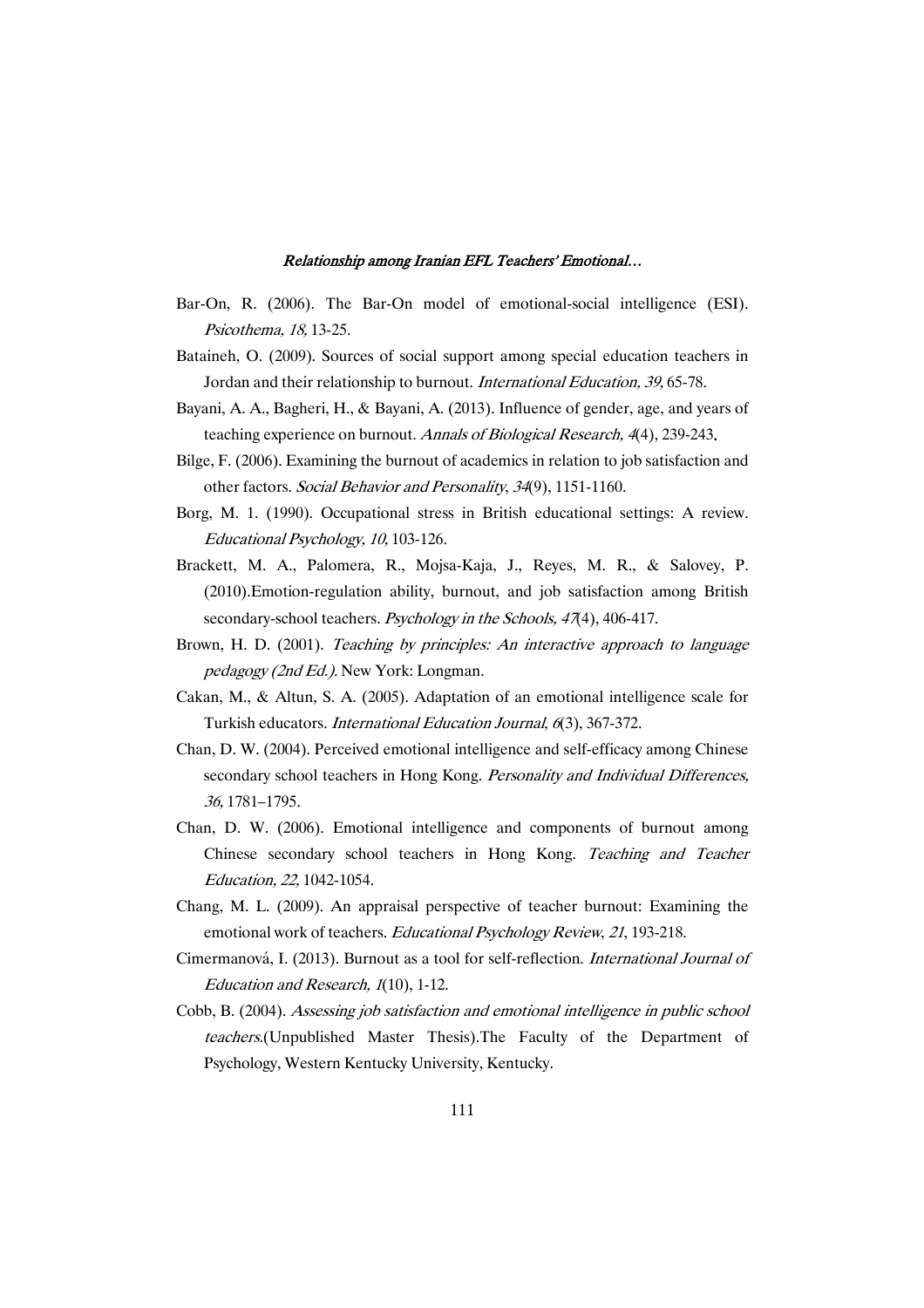- Devi, M. (2011). Burnout in relation to emotional intelligence of regular and special school teachers. Indian Streams Research Journal, 1, 1-4.
- Ealias, A., & George, J. (2012). Emotional intelligence and job satisfaction: A correlational study. Research journal of commerce and behavioral science, 1(4), 37-42.
- Fallah, N. (2011). Emotional intelligence and self-efficacy as predictors of burnout among Iranian EFL teachers (Unpublished Master Thesis).Iran University of Science and Technology.
- Farrell, T. (2003). Reflective teaching: Principles and practice. English Teaching Forum, <sup>41</sup>(4), 14-21.
- Fisher, M. H. (2011). Factors influencing stress, burnout, and retention of secondary teachers. Current Issues in Education, <sup>14</sup>(1),1-36.
- Freudenberger, H. J. (1974). Staff burn-out. Journal of Social Issues, 30, 159-165.
- Friedman, I. A. (1991). High- and low-burnout schools: School culture aspects of teacher burnout. Journal of Educational Research, 84(6), 325-333.
- Goleman, D. (1998). *Working with emotional intelligence*. New York: Bantam Books.
- Gold, Y. (1984). The factorial validity of the Maslach burnout inventory in a sample of California elementary and junior high school classroom teachers. Educational and Psychological Measurement, 44, 1009- 1016.
- Grau, R., Salanova, M., & Peirò, J. M. (2001).Moderator effects of self-efficacy on occupational stress. Psychology in Spain, <sup>5</sup>(1), 63–74.
- Guvenc, Z., & Celik, K. (2012). The relationship between the reflective thinking skills and emotional intelligences of class teachers. International Journal of Humanities and Social Science, 2(16), 223-234.
- Ingersoll, R. M., & Smith, T. M. (2003).The wrong solution to the teacher shortage. Educational Leadership, 60(8), 30-33.
- Iqbal, F., & Abbasi, F. (2013).Relationship between emotional intelligence and job burnout among universities professors. Asian journal of social sciences  $\&$ humanities, 2(2), 219-229.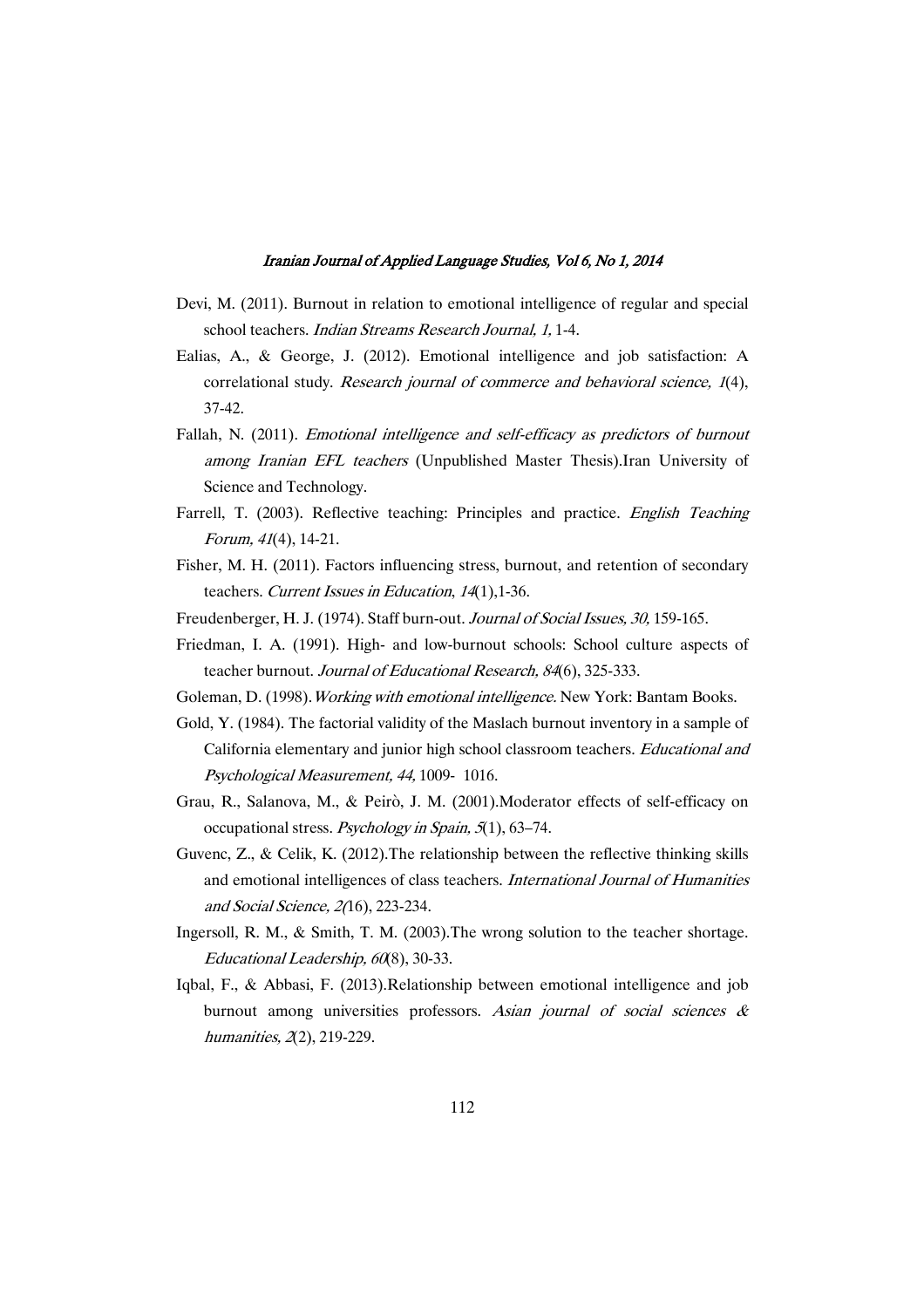- Iwanicki, E. F., & Schwab, R. L. (1981).A cross-validation study of the Maslach burnout inventory. Educational and Psychological Measurement, 41, 1167-1174.
- Javadi, F., & Khatib, M. (2014).On the relationship between reflective teaching and teachers' burnout. International Journal of Research Studies in Language Learning, <sup>3</sup>(4), 85-96.
- Jay, J. K., & Johnson, K. L. (2002).Capturing complexity: A typology of reflective practice for teacher education. Teaching and Teacher Education, 18, 73-85.
- Jenkins, S., & Calhoun, J. F. (1991). Teacher stress: Issues and intervention. Psychology in the Schools, 28, 60-70.
- Jennett, H. K., Harris, S. L., & Mesibov, G. B. (2003).Commitment to philosophy, teacher efficacy, and burnout among teachers of children with autism. Journal of Autism and Developmental Disorders, <sup>33</sup>, 583-593.
- Jennings, P. A., & Greenberg, M. T. (2008). The prosocial classroom: Teacher social and emotional competence in relation to student and classroom outcomes. Review of Educational Research, 79, 491-525.
- Jude, M., & Grace, P. O. (2011).Emotional intelligence and locus of control as predictors of burnout among secondary school teachers in Ondo State, Nigeria. European Journal of Social Sciences, <sup>20</sup>(3), 369-378.
- Karadag, M., &Sadik, F. (2012). Investigation of social studies teachers' reflective thinking levels in terms of socio-demographic characteristics (an example of Sanliurfa province). Cukurova University Faculty of Education Journal, 41(2), 29-42.
- Kant, R., & Lenka, S. K. (2013). Does emotional intelligence get affected from some biographical factors- in special reference to trainee teachers? American Journal of Educational Research, <sup>1</sup>(6), 216-220.
- Kermenitzer, J. P (2005). The emotional intelligent early childhood educator: Selfreflective journaling. Early Childhood Education Journal, 33(1), 3-9.
- Koustelios, A., & Tsigilis, N. (2005). Relationship between burnout and job satisfaction among physical education teachers: A multivariate approach. European Physical Education Review, <sup>11</sup>, 189-203.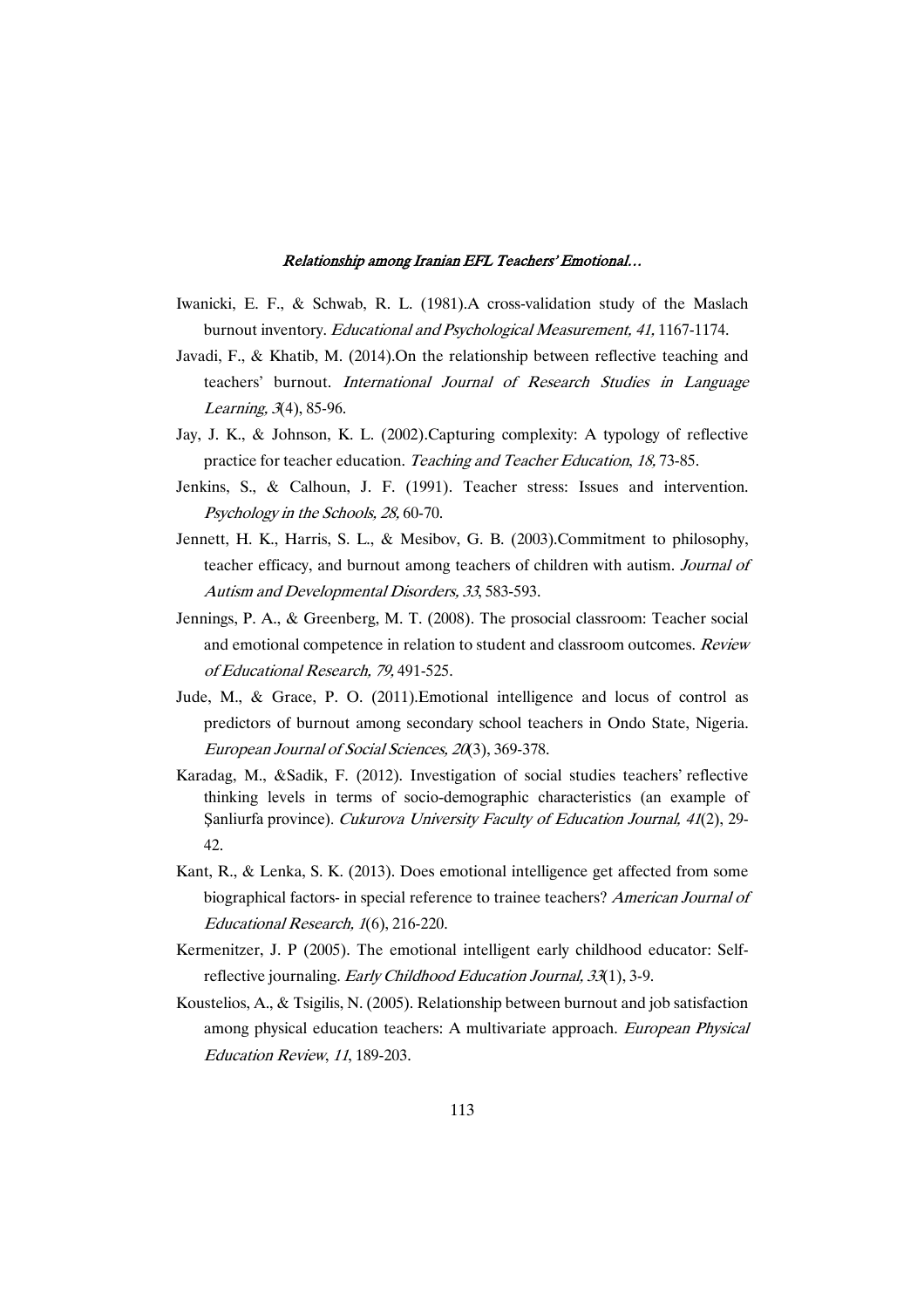- Korthagen, F. A. J., & Wubbels, T. (1995). Characteristics of reflective practitioners: Towards an operationalisation of the concept of reflection. Teachers and Teaching. <sup>1</sup>(1), 51-72.
- Larrivee, B. (2000). Transforming teaching practice: Becoming the critically reflective teacher. Reflective Practice, 1(3), 293-306.
- Larrivee, B., & Cooper, J. M. (2006). An educators' guide to teacher reflection. Boston: Houghton Mifflin.
- Lau, P. S., Yuen, M. T., & Chan, R. M. (2005). Do demographic characteristics make a difference among Hong Kong secondary school teachers? Social Indicators Research, 71, 491-516.
- Loughran, J. J. (2002). Effective reflective practice: in search of meaning in learning about teaching. Journal of Teacher Education, <sup>53</sup>(1), 33-43.
- Mashhady, H., Fallah, N., & LotfiGaskaree, B. (2012).The role of foreign language teachers' self-efficacy in their burnout. British Journal of Education, Society  $\&$ Behavioral Science, <sup>2</sup>(4), 369-388.
- Maslach, C. (1982). Burnout: The cost of caring. Englewood Cliffs, NJ: Prentice-Hall, Inc.
- Maslach, C., & Jackson, S. E. (1981). The measurement of experienced burnout. Journal of Occupational Behavior, <sup>2</sup>, 99-113.
- Mayer, J. D., & Salovey, P. (1997). What is emotional intelligence? In P. Salovey & D. Sluyter (Eds.).Emotional development and emotional intelligence: Implications for educators (pp. 3-31). New York: Basic Books.
- Mede, E. (2009). An analysis of relations among personal variables, perceived selfefficacy and social support on burnout among Turkish EFL teachers. Inonu University Journal of the Faculty of Education Volume, 10, 39-52.
- Mendes, E. J. (2003). The relationship between emotional intelligence and occupational burnout in secondary school teachers. Dissertation Abstracts: 2003- 950008-248.
- Milstein, M. M., & Farkas, J. (1988). The overstated case of educator stress. Journal of Educational Administration, <sup>26</sup>, 232–249.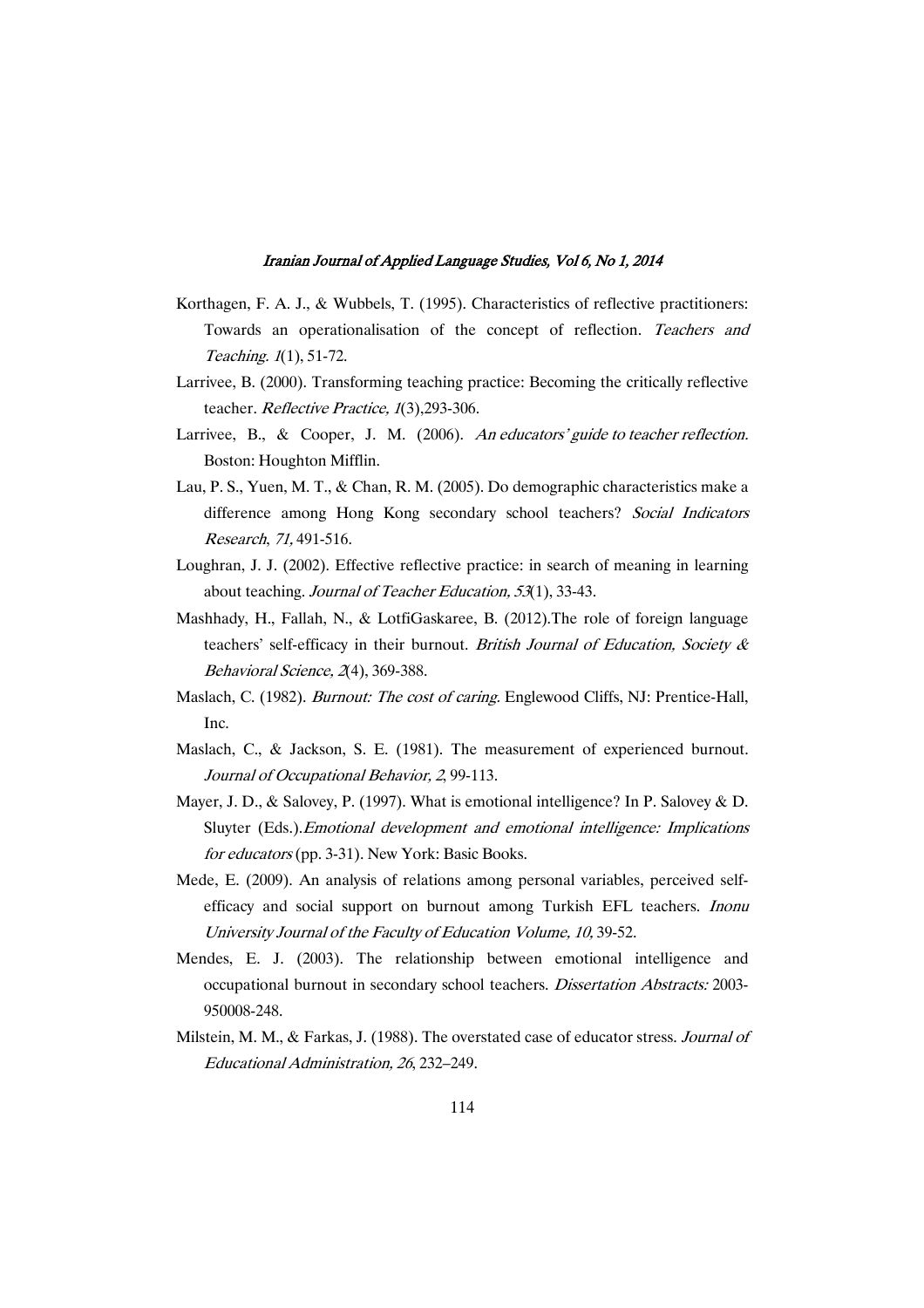- Mishra, S., & Laskar, J. H. (2013). Emotional intelligence of teachers teaching at secondary and senior secondary schools. International journal of scientific research, 2, 1-5.
- Momenian, M. (2009). On the relationship between emotional intelligence and teacher burnout among ELT and non-ELT Teachers (Unpublished Master Thesis). Tarbiat Modares University, Tehran, Iran.
- Odeh, Z., Kurt, M., & Atamtürk, N. (2010). Reflective practice and its role in stimulating personal and professional growth.Papers presented at International Scientific Seminars and published in Proceedings. Retrieved December 10, 2013 from http://www.qou.edu/english/conferences/first National Conference/ pdf Files/ zaidOdeh.pdf.
- Oginska-Bulik, N. (2005). Emotional intelligence in the workplace: Exploring its effects on occupational stress and health outcomes in human service workers. International Journal of Occupational Medicine and Environmental Health, <sup>18</sup>(2), 167-175.
- Pacheco, A. Q. (2005). Reflective teaching and its impact on foreign language teaching. NumeroExtraordinario, <sup>5</sup>, 1-19.
- Pierce, C. M. B., & Molloy, G. N. (1990). Psychological and biographical differences between secondary school teachers experiencing high and low levels of burnout. British Journal of Educational Psychology, 60, 37–51.
- Pishghadam, R., & Sahebjam, S. (2012). Personality and emotional intelligence in teacher burnout. The Spanish Journal of Psychology, 15(1), 227-236.
- Platsidou, M. (2010). Trait Emotional Intelligence of Greek Special Education Teachers in Relation to Burnout and Job Satisfaction. School Psychology International, <sup>31</sup>(1), 60-76.
- Rastegar, R., & Memarpour. S. (2009). The relationship between emotional intelligence and self-efficacy among Iranian EFL teachers. *Elsevier*, 14(12), 700-707.
- Reglin, G., & Reitzammer, A. (2008). A dealing with stress teachers. Education, <sup>118</sup>(4), 590-597.